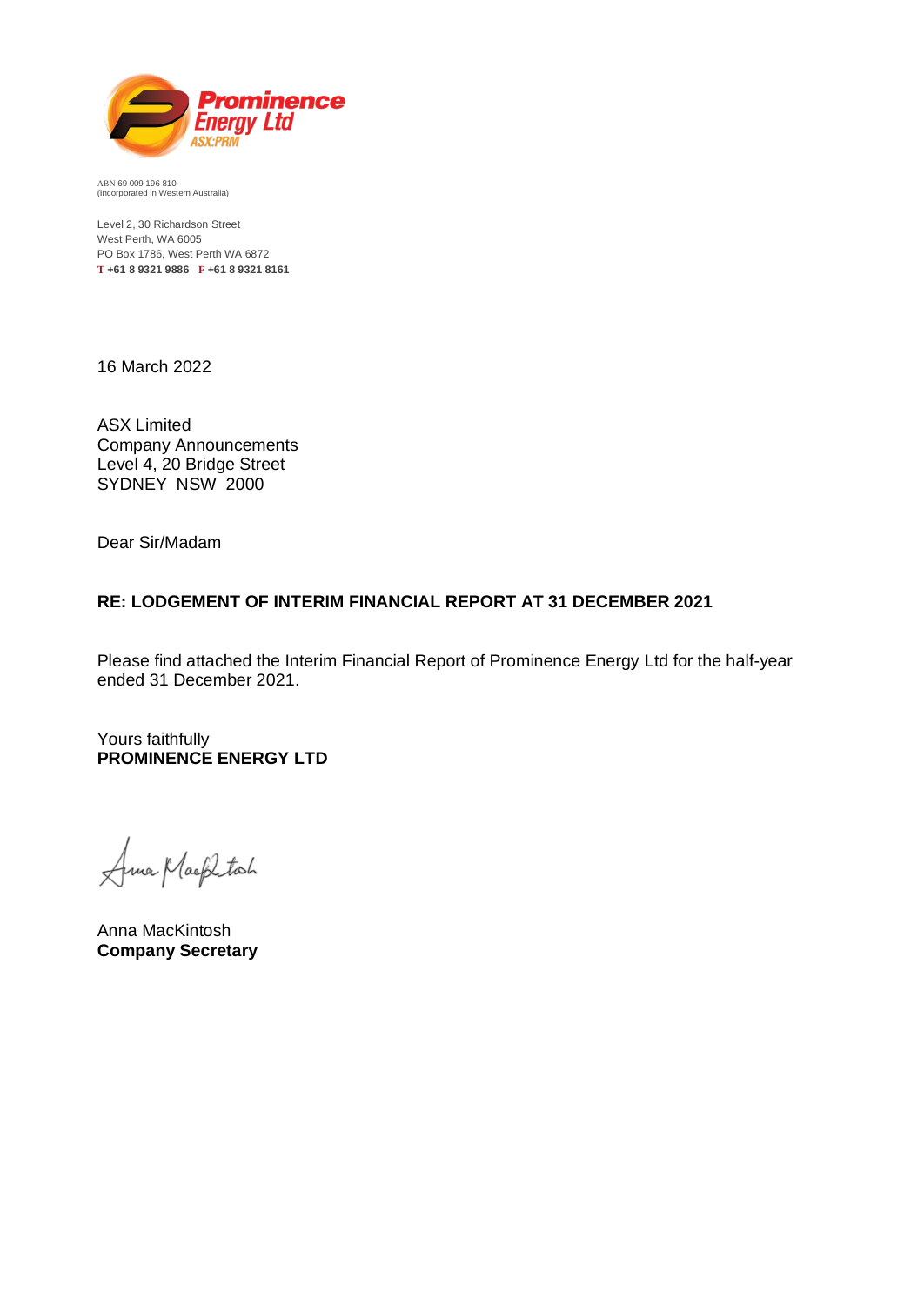

# **INTERIM FINANCIAL REPORT**

# **FOR THE HALF-YEAR ENDED 31 DECEMBER 2021**

# Prominence Energy Ltd

West Perth, Western Australia 6005 ASX Code: PRM ABN: 69 009 196 810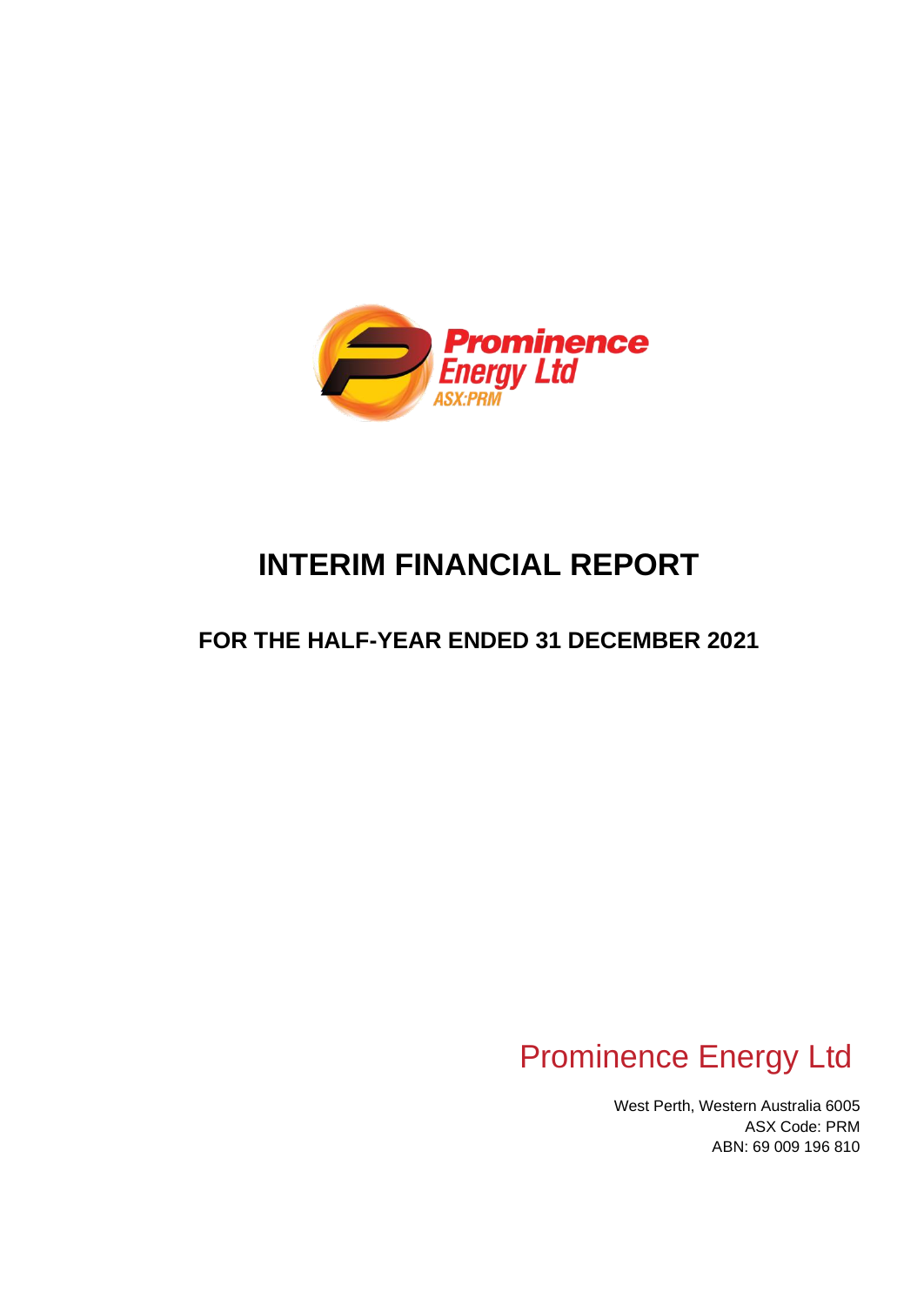# **CONTENTS**

| <b>Corporate Directory</b>                                                           | $\overline{2}$ |
|--------------------------------------------------------------------------------------|----------------|
| Directors' Report                                                                    | 3              |
| Directors' Declaration                                                               | 10             |
| Auditors' Independence Declaration                                                   | 11             |
| Condensed Consolidated Statement of Profit or Loss and Other Comprehensive<br>Income | 12             |
| Condensed Consolidated Statement of Financial Position                               | 13             |
| Condensed Consolidated Statement of Changes in Equity                                | 14             |
| <b>Condensed Consolidated Statement of Cash Flows</b>                                | 15             |
| Notes to and Forming Part of the Condensed Consolidated Financial Statements         | 16             |
| Independent Auditor's Review Report to the Members                                   | 26             |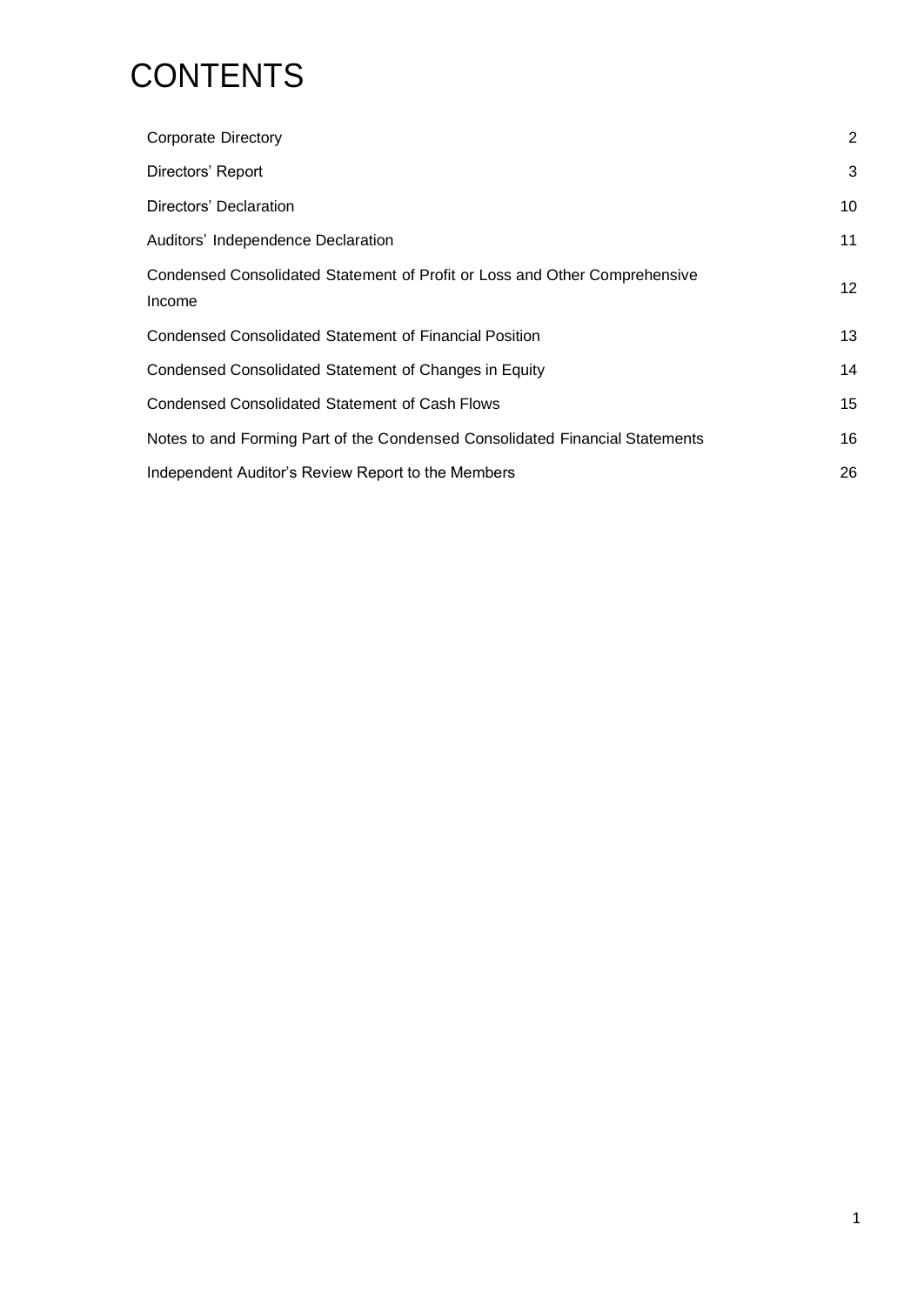# CORPORATE DIRECTORY

## **Directors**

**Mr Ian McCubbing**  B.Com (Hons), MBA (Ex), CA, GAICD Non-Executive Director and Chairman

**Mr Alexander Parks** GAICD, MEng Chief Executive Officer and Managing Director

**Mr Troy Hayden** B.Com , MBus (Banking) Non-Executive Director

# **Company Secretary and CFO**

**Mrs Anna MacKintosh** BComm, CPA

# **Registered Office**

Level 2, 30 Richardson Street West Perth, Western Australia 6005 Telephone: +61 (8) 9321 9886 Facsimile: +61 (8) 9321 8161 Email: [admin@ProminenceEnergy.com.au](mailto:admin@ProminenceEnergy.com.au) Website[:www.ProminenceEnergy.com.au](http://www.prominenceenergy.com.au/)

# **Corporate Manager**

**United States Vistra San Francisco** 100 Bush Street San Francisco CA 94104 Telephone: [+1 415 659 9236](tel:)

## **Auditors**

**HLB Mann Judd (WA Partnership)** Level 4, 30 Stirling street Perth, Western Australia 6000

## **Solicitors**

**Australia GTP Legal** 68 Aberdeen Street, Northbridge, Western Australia 6003

**United States Mr Faisal A. Shah, PLLC Attorney at Law** 2100 West Loop South. Suite 1601 Houston, TX 77027

# **Share Registry**

**Computershare Investor Services Pty Limited** Level 11,172 St Georges Terrace Perth, Western Australia 6000 Telephone: (08) 9323 2000 Facsimile: (08) 9323 2033 Website[: www.investorcentre.com/contact](http://www.investorcentre.com/contact)

## **Bankers**

**National Australia Bank Limited** District Commercial Branch Unit 7, 51 Kewdale Road Welshpool, Western Australia 6106

## **Home Exchange**

**Australian Stock Exchange Limited** Exchange Plaza 2 The Esplanade Perth, Western Australia 6000 **ASX Code: PRM ABN: 69 009 196 810**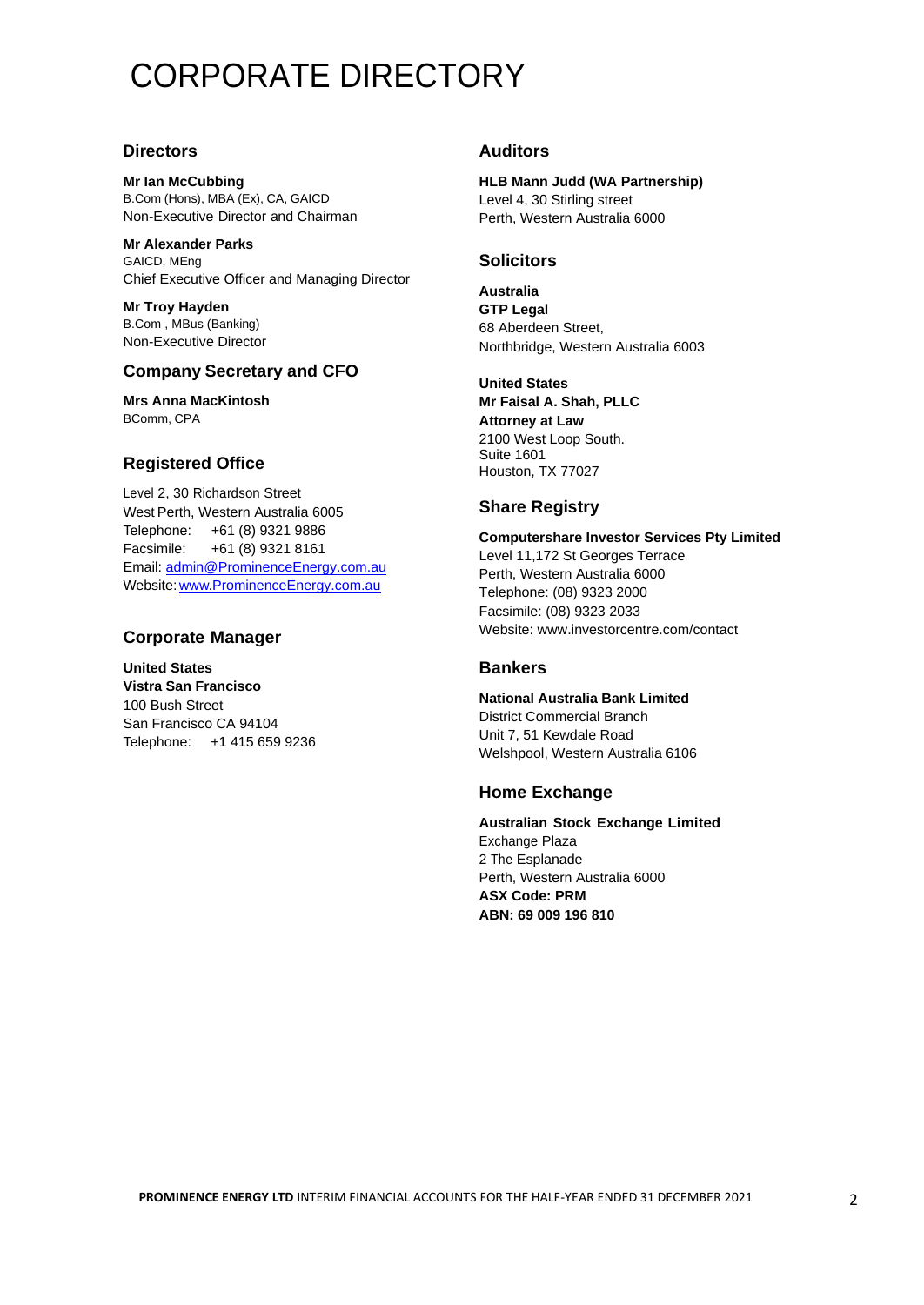# DIRECTORS' REPORT

The Directors of Prominence Energy Ltd present their report on the Consolidated Entity consisting of Prominence Energy Ltd ("Prominence" or "Company" or "PRM") and the entities it controlled ("Consolidated Entity" or "Group") at the end of, or during, the half-year ended 31 December 2021.

## **DIRECTORS**

The names of the Directors of the Company in office at any time during the financial period or since the end of the financial period are:

| Mr I J McCubbing | Director - Chairman and Non-Executive             |
|------------------|---------------------------------------------------|
| Mr A B Parks     | Managing Director - Executive                     |
| Mr T Hayden      | Director – Non Executive (appointed 16 July 2021) |
| Mr P Glovac      | Director - Non-Executive (resigned 16 July 2021)  |

Unless otherwise stated each Director held their office from 1 July 2021 until the date of this report.

#### **PRINCIPAL ACTIVITIES**

The principal activity of the Consolidated Entity during the period was oil and gas exploration. No significant change in the nature of this activity occurred during the financial period.

#### **DIVIDENDS**

No dividends have been declared, provided for or paid in respect of the half-year to 31 December 2021.

#### **CONSOLIDATED RESULTS**

The consolidated net loss for the Consolidated Entity for the period under review was \$460,673 (2020: profit of \$897,719).

#### **EVENTS OCCURING AFTER REPORTING PERIOD**

The following events occurred subsequent to the end of the period:

A Shareholders Meeting was held 19 January 2022 to acquire a 12.5% interest in Western Gas (519 P) Pty Ltd ("**WG519"**) and all resolutions were by passed via a poll. As a result, Tranche 1 Placement options were issued on 24 January 2022 (83,333,333 PRMOB). While shareholder approval was obtained for Tranche 2 shares and options, as well as the acquisition of the Sasanof prospect and the securities pertaining to the acquisition (including Broker securities), there remains the condition that Western Gas Pty Ltd ("**Western Gas**") secures commitments for 100% of the funding to cover the costs of the Sasanof-1 well, to PRM's reasonable satisfaction. Western Gas recently advised the Company that it has secured commitments for 100% of the funding to cover the costs of the Sasanof-1 well. As such the Company is satisfied and will proceed to issue the tranche 2 securities, and finalise the settlement of the acquisition.

The Company has extended SL 21754 on the Bowsprit project until March 2023 to allow for drilling of the horizontal side track of Bowsprit-1. SL 21787 will not be renewed as this area is outside the exploration focus.

Other than as disclosed above, no event has occurred since 31 December 2021 that would materially affect the operations of the Consolidated Entity, the results of the Consolidated Entity, or the state of affairs of the Consolidated Entity not otherwise disclosed in the Consolidated Entity's financial statements.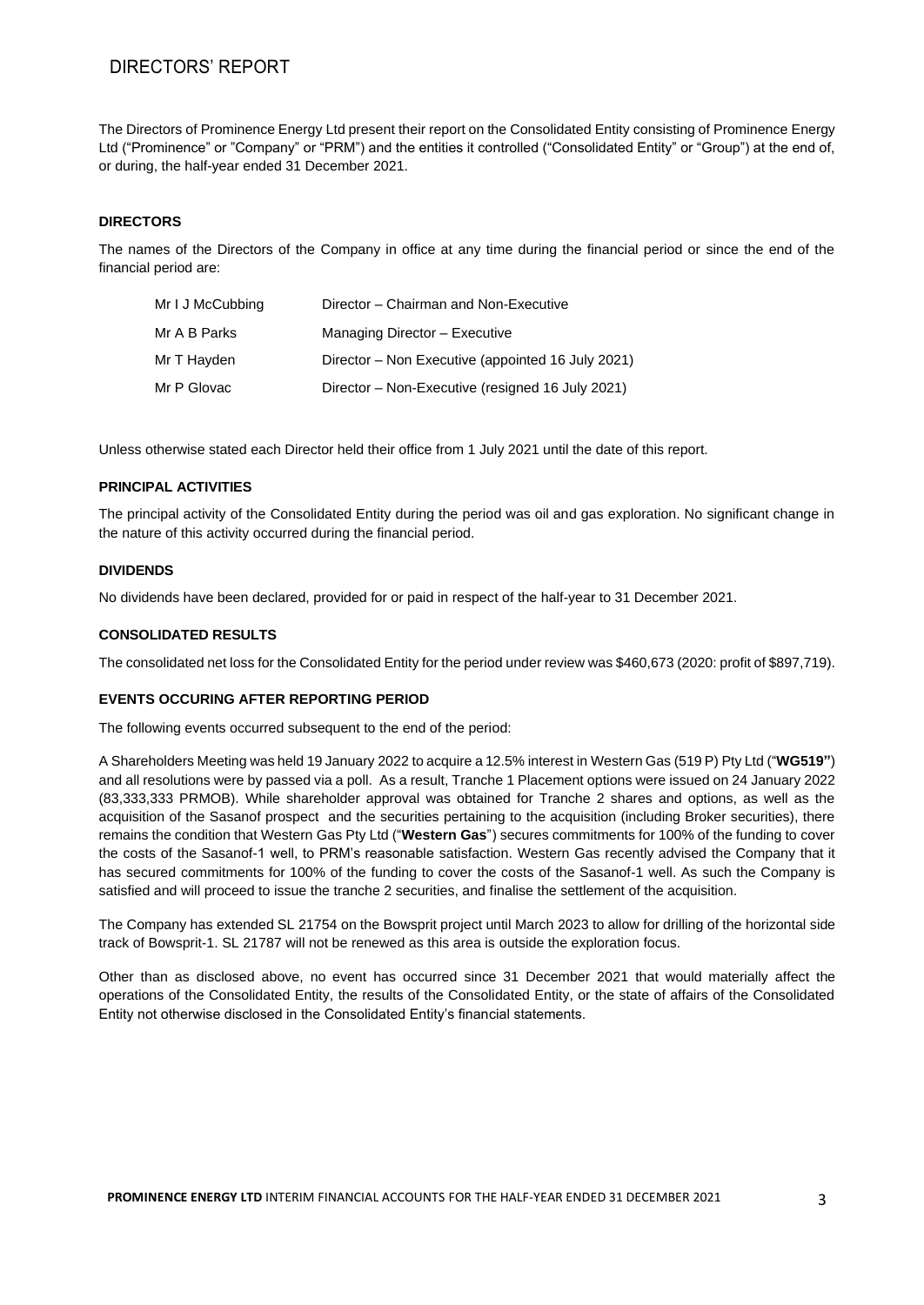## **SIGNIFICANT CHANGES IN THE STATE OF AFFAIRS**

The significant changes in the state of affairs of the Consolidated Entity during the financial period are set out in the review of operations below.

#### **REVIEW OF OPERATIONS**

The Prominence Board has focussed on the development of oil reserves in a neglected portion of the Gulf of Mexico. The Company's focus in the December 2021 half was the drilling of a vertical well on the Bowsprit project. In addition PRM entered into a binding term agreement with Western Gas (WA519P) Pty Ltd to acquire a 12.5% interest in the Sasanof Project.

## **OIL AND GAS EXPLORATION AND DEVELOPMENT**

### **UNITED STATES OF AMERICA**

**Bowsprit Oil Project ("Bowsprit")** (Lease No. 21754 & 21787) - Prominence 100% working interest

PRM secured a 100% working Interest in the Bowsprit Project via the acquisition of Pinnacle Energy International (USA) I LLC ("**Pinnacle")** executed on 20 August effective 1 August 2021. The Company issued 20.5 million PRM shares to Pinnacle to complete the buy-out. Pinnacle is entitled to a Royalty of 5% (five percent) of gross production revenue (net revenue received after Tariffs and direct sale costs as per the calculation of State Royalty) ("Royalty"). PRM is entitled to collect the first US\$12 million<sup>1</sup> in gross revenue before any Royalty payment is made to Pinnacle. The 5% Royalty remains payable on the first US\$12million of revenue and is accrued and payable, only when the Leases produce at least US\$12 million in gross production revenue. Therefore, if the Leases do not produce \$12 million in gross revenue, no royalty is payable to Pinnacle. No provision has been made for this contingent liability, as it cannot be estimated reliably.

In October 2021, Prominence completed the drilling of a vertical well on the Bowsprit -1 Project and reported that the it did not find any commercial volumes of hydrocarbons in the vertical section. The shows encountered were assessed as residual hydrocarbons once logged. The well was suspended with the intent to re-enter the well and to drill a horizontal section into the proven oil bearing T1 formation after the northern hemisphere winter.

The Bowsprit leases are located approximately 70km southeast of New Orleans in approximately 3m of water. Bowsprit is assessed to contain an undeveloped conventional Miocene aged oil sand at a depth of approximately 7,400ft (2,255m) that is located above a deeper, 9,500ft gas field that was developed in 1960s by Shell. Consequently, the Bowsprit field contains 14 vertical well penetrations and has demonstrated producible oil from an upper Miocene sand (T1). The 30ft thick oil sand was flowed successfully in 1960s from four wells and produced approximately 75,000 bbls of oil, which is only a few percent of the oil in place. Full field development was not practical with the well technology of the time.

The vertical portion of the Bowsprit-1 well was drilled to appraise a potential field extension to the north west of the proven oil field in the T2 sand as prospective upside for the project. Numerous oil and gas shows were encountered in the well, that were ultimately deemed to be residual hydrocarbons. The fault to the north-west of the well does not provide the seal hoped for, so no commercially producible hydrocarbons were found in the field extension area. The Bowsprit-1 well was suspended at the cased hole depth of approximately 3,000ft for potential future re-entry. The intention is to use the data gathered from the vertical well to plan for the intended drilling of the horizontal production section of the well into the previously produced Upper Miocene T1 reservoir to the south-east, after winter. During the suspension period, the data gathered will also be used for selection and permitting of an appropriate pipeline and tie-in negotiations. Based on the current data, a horizontal well drilled into the T1 reservoir is independently estimated to have 2P reserves of 330,000bbls which at current oil prices is commercially viable.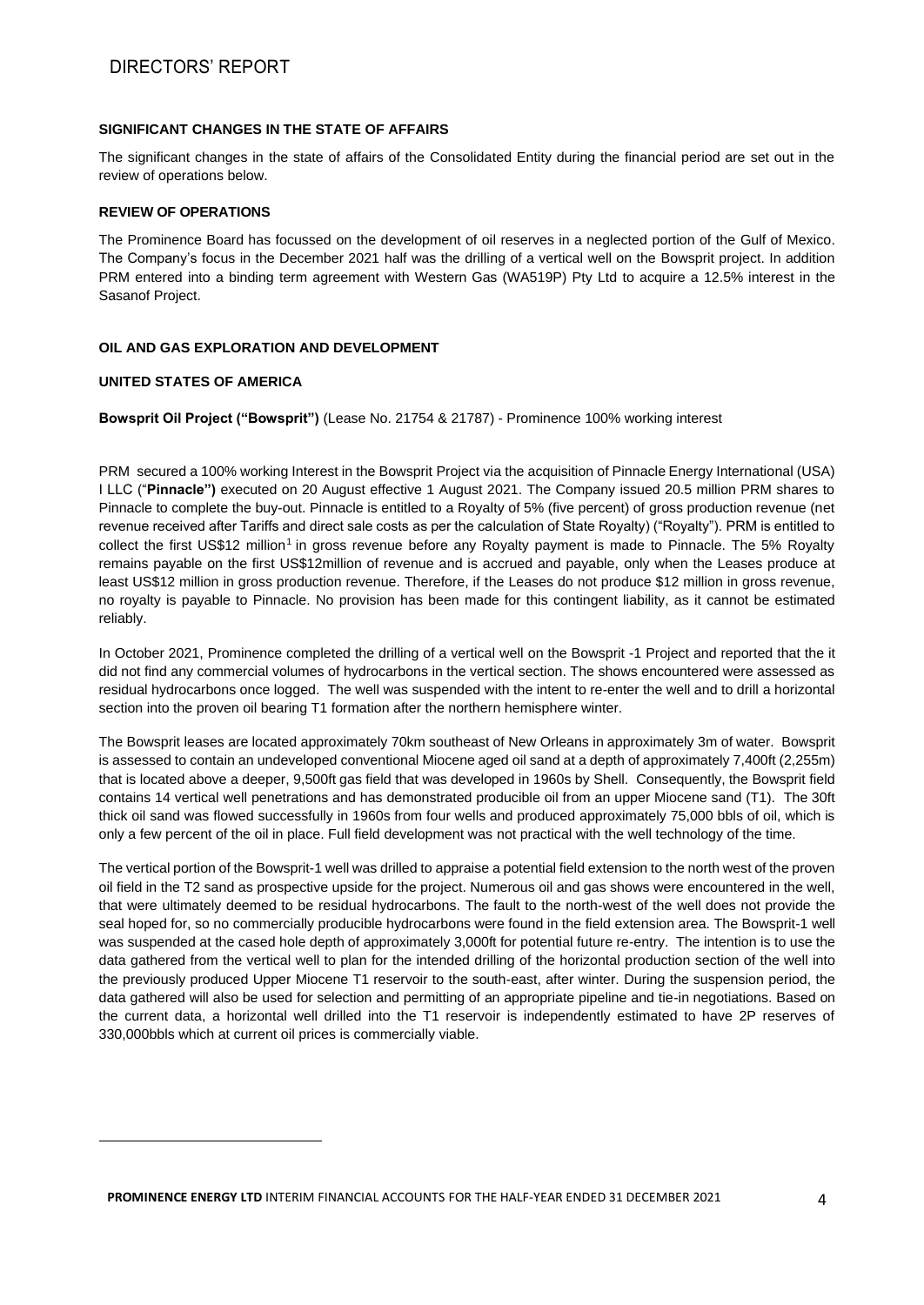# DIRECTORS' REPORT

## **RESERVES ATTRIBUTED TO BOWSPRIT-1**

The field consists of a proven Upper Miocene Reservoir (T1) at a depth of approximately 7,400ft.

Reserves estimated by Netherland, Sewell & Associates, Inc. (NSAI) on the Bowsprit Project.<sup>1</sup>

| Resource<br>Classification | Confidence<br>Level | <b>Net</b><br>Reserves | CAPEX for<br>Development | Net Cash<br><b>Flow</b>       | NPV <sub>10</sub> | NPV <sub>10</sub>         |
|----------------------------|---------------------|------------------------|--------------------------|-------------------------------|-------------------|---------------------------|
|                            |                     | <b>Mbbls</b>           | US\$ million             | (NPVO)<br><b>US\$ Million</b> | US\$ Million      | $AS$ million <sup>2</sup> |
| Undeveloped                | 1P (90%)            | nil                    | 4.865                    |                               |                   |                           |
| Reserves (T1)              | 2P (50%)            | 330.7                  | 4.865                    | 8.0                           | 6.3               | 8.4                       |
|                            | $(10\%)$<br>3P      | 643.5                  | 4.865                    | 19.2                          | 14.0              | 18.6                      |

*Table 1 – Bowsprit Field Upper Miocene Reservoir T1 Reserves* 

*See full Cautionary Statement and full resource definitions in the ASX release on 5 February 2020.*

#### **LAND STATUS (net acres of mineral leases)**

Below is a table showing PRM's net acres of oil and gas mineral leases in the project area as at 31 December 2021

| <b>Oil Project Area</b> | <b>PRM's</b><br>Working<br>Interest (%WI) | <b>PRM's Net</b><br><b>Revenue</b><br>Interest (%NRI) | Project area<br><b>Gross Acres</b><br>(1ha = 2.471ac) | <b>PRM's Net Acres</b><br>$(1ha = 2.471ac)$ |
|-------------------------|-------------------------------------------|-------------------------------------------------------|-------------------------------------------------------|---------------------------------------------|
| Bowsprit SL21754        | 100%                                      | 73%                                                   | 1,000                                                 | 1000                                        |
| Bowsprit SL21787        | 100%                                      | 73%                                                   | 154                                                   | 154                                         |
| TOTAL                   | -                                         | $\blacksquare$                                        | 1.154                                                 | 1.154                                       |

**AUSTRALIA**

## **SASANOF PROJECT**

PRM announced in December 2021 that it had signed a binding term sheet to acquire a 12.5% interest in the Multi-TCF Sasanof Gas Prospect located in exploration Permit WA-519-P on the Northwest Shelf, Australia. To acquire the interest PRM will pay for 25% of the Sassanof-1 well cost and issue 90 million PRM shares and 30 million PRMOB options to Western Gas. PRM's participation is conditional on Western Gas securing funding for the full well cost.

*(Total acres as at 31 December 2021)*

The Sasanof prospect is located in exploration permit WA-519-P, in Commonwealth waters approximately 207km northwest of Onslow Western Australia. (Figure-1). The Sasanof Prospect is located up dip from the liquids rich, low CO<sub>2</sub> Mentorc Gas and Condensate field and near to the giant gas fields of Scarborough and Io-Janz in the Carnarvon Basin. The Sasanof Prospect covers an area of up to 400 km<sup>2</sup> across three exploration permits and one retention lease, three of which, WA-519-P, WA-390-P & WA-70-R, are operated and owned by Western Gas.

ERC Equipoise Ltd ("**ERCE"**) independently determined that Sasanof is an estimated 2U Prospective Resource of 7.2 Tcf of gas and 176 million bbls of condensate (P50 recoverable) and a 32% Chance of Success (CoS). The High Case 3U Prospective Resource estimate is 17.8TCF and 449 million bbls of condensate (P10 recoverable). (See PRM ASX Release 7 December 2021 for full details).

Resources Net to **WG519** and PRM are shown in the table below.

 $^{\rm 1}$  See details below and ASX release of 5 February 2020 for reserves and resources estimate. Assumed US\$55/bbl and 0.75/\$ exchange rate at the time.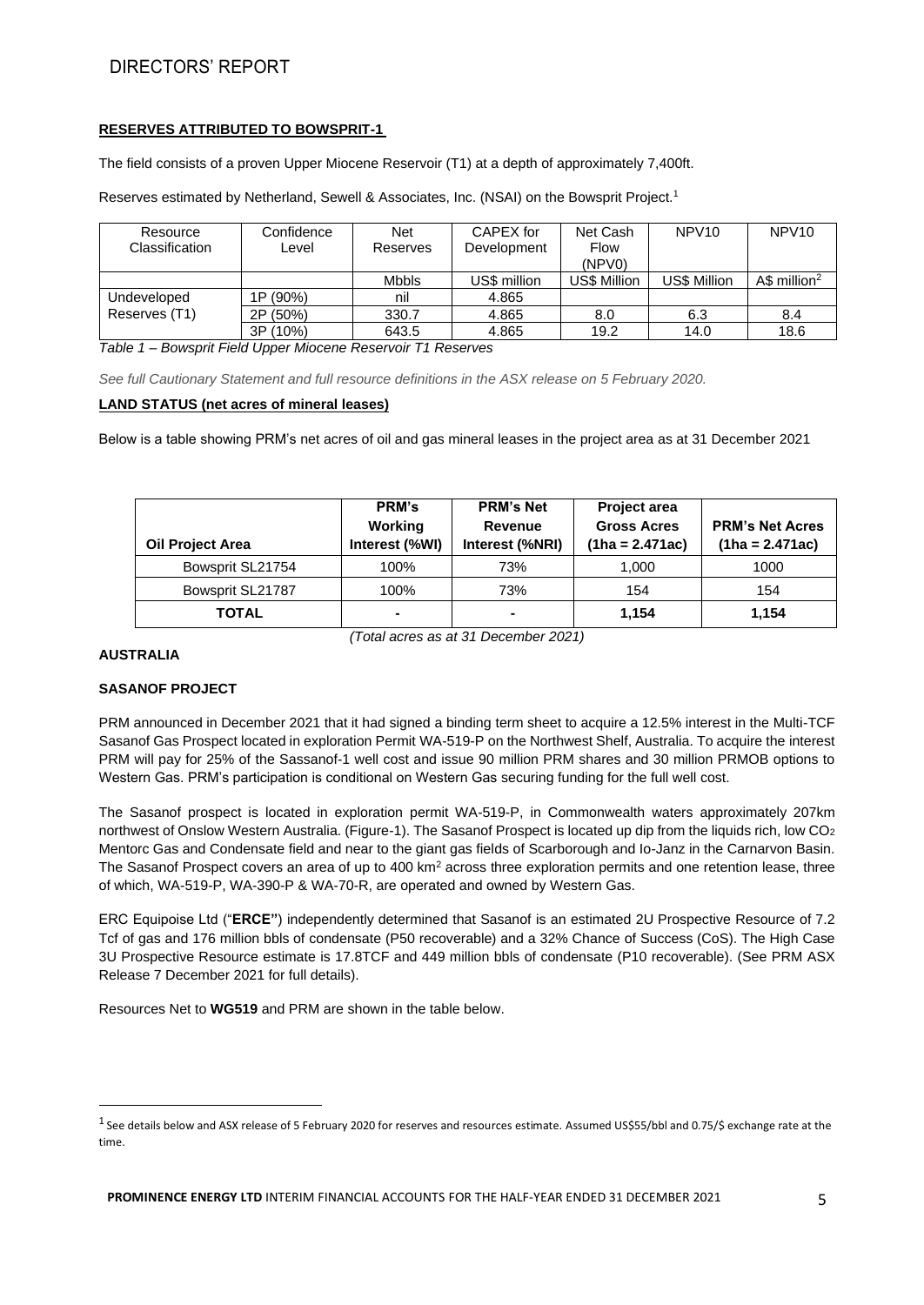# DIRECTORS' REPORT

| Net PRM entitlement assuming PRM completes under terms disclossed and earns 12.5% interest |                                                         |        |         |             |      |       |       |       |
|--------------------------------------------------------------------------------------------|---------------------------------------------------------|--------|---------|-------------|------|-------|-------|-------|
|                                                                                            | Recoverable Condensate (MMstb)<br>Recoverable Gas (Bcf) |        |         |             |      |       |       |       |
| Sasanof                                                                                    | 1U                                                      | 2U     | 3U      | <b>Mean</b> | 1U   | 2U    | 3U    | Mean  |
| INet to WG519                                                                              | 600.5                                                   | 4131.1 | 9253.1  | 5177        | 13.8 | 100.4 | 233.7 | 128.8 |
| Net to PRM (12.5%)                                                                         | 75.1                                                    | 516.4  | 1156.61 | 647.1       | 1.7  | 12.6  | 29.2  | 16.1  |

### Estimated Chance of Success 32%

*Cautionary Statement – Prospective Resources are the estimated quantities of petroleum that may potentially be recovered by the application of a future development project(s) related to undiscovered accumulations. These estimates have both an associated risk of discovery and a risk of development. Further exploration appraisal and evaluation is required to determine the existence of a significant quantity of potentially moveable hydrocarbons.*

PRM is acquiring a 12.5% shareholding interest in the WA-519-P licence holder, WG519. Western Gas is the major shareholder of WG519 and the Operator of the WA-519-P permit and announced on 25 November 2021 that a rig contract had been signed with Valaris for the MS-1 semi-submersible rig to drill the well Q2 2022. Global Oil and Gas Limited (**ASX:GLV**) is committed to funding 50% of the well for a 25% shareholding interest in WG519. GLV and PRM together are funding 75% of the total well cost of the Sasanof well. Western Gas are in discussions to fund the remaining 25% of the well cost. PRM's participation is conditional on Western Gas securing funding for the full well cost. Sasanof-1 will be a vertical well drilled to a depth of approximately 2,500m in 1,070m of water. Drilling costs are estimated to be in the range of US\$20-25 million (US\$5-6.25 million PRM share).

## **DRILLING PREPARATIONS**

Western Gas has secured the Valaris MS-1 semi-submersible drill rig secured with drilling scheduled for Q2 2022 at an estimated cost of US\$20-25 million (US\$5-6.25 million PRM share).

Western Gas has secured Environmental Plan acceptance from NOPSEMA for the drilling and related activities of the Sasanof-1 exploration well.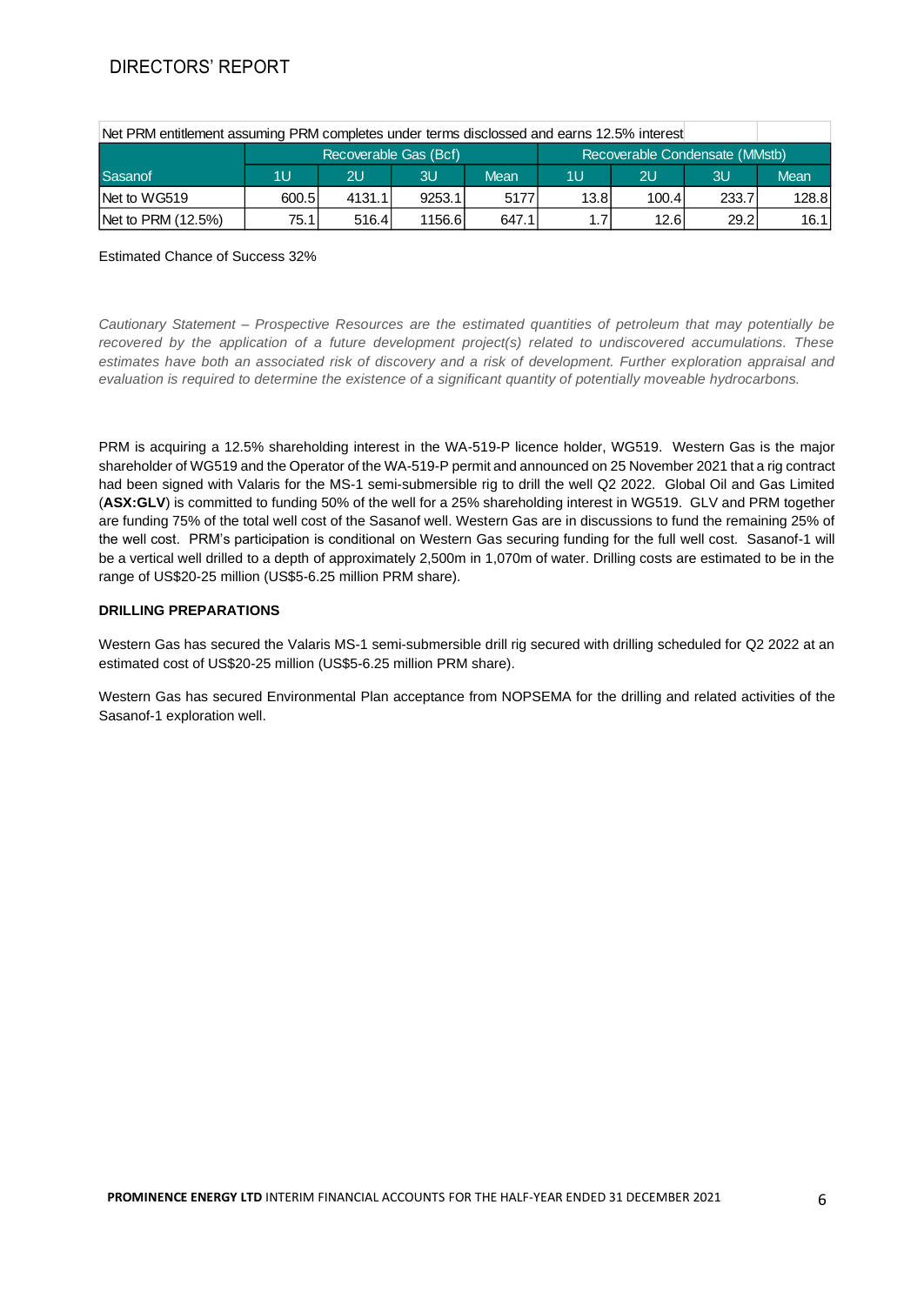

## **DEAL TERMS**

PRM will acquire a total of 12.5% of the shares in WG519 via an acquisition of shares from Western Gas and subscription for new shares in WG519 and consequentially a 12.5% beneficial interest in the WA-519-P licence.

In addition PRM, via contractual arrangements with Western Gas and its other subsidiaries which hold the adjacent permits, will also have an economic interest in 12.5% of the Sasanof Prospect that sit outside of WA-519-P, but within other Western Gas exploration permits.

Following completion, WA519 will have 4 Board members (2 from Western Gas, 1 from GLV, 1 from PRM). In the event Western Gas obtains funding for the final 25% of the well cost, the Board will be 5 including 1 from the other funding party. The Board will operate like a typical Oil and Gas Joint Venture voting on the basis of ownership %. In the event of a discovery at Sasanof-1, the parties may choose to take a direct working interest in the permit(s) and operate as an unincorporated Joint Venture based on a standard international AIPN<sup>3</sup> Joint Operating Agreement.

## **CONSIDERATION**

On Western Gas securing full funding of the well, PRM shareholder approval of the Capital Raise and associated resolutions, and the execution of a shareholders agreement and other agreements as required between the parties.

- PRM will issue Western Gas 30 million PRMOB options
- PRM will issue Western Gas 90 million PRM shares
- PRM will subscribe for US\$5.0 million in shares in WG519 (such amount being equal to 25% of the anticipated well cost of US\$20 million) and also loan to WG519, 25% of any over runs up to \$5 million when cash called. Thereafter, PRM will be required to contribute on a heads-up basis (12.5%).

Issue of the Options and Shares to Western Gas was subject to PRM shareholder approval at the EGM held 19 January 2022 which was successfully obtained. (Refer subsequent events). PRM will issue 30 million PRM shares to GTT Ventures Pty Ltd (ABN 36 601 029 636) ("**GTT"**) (or nominee) as deal facilitator.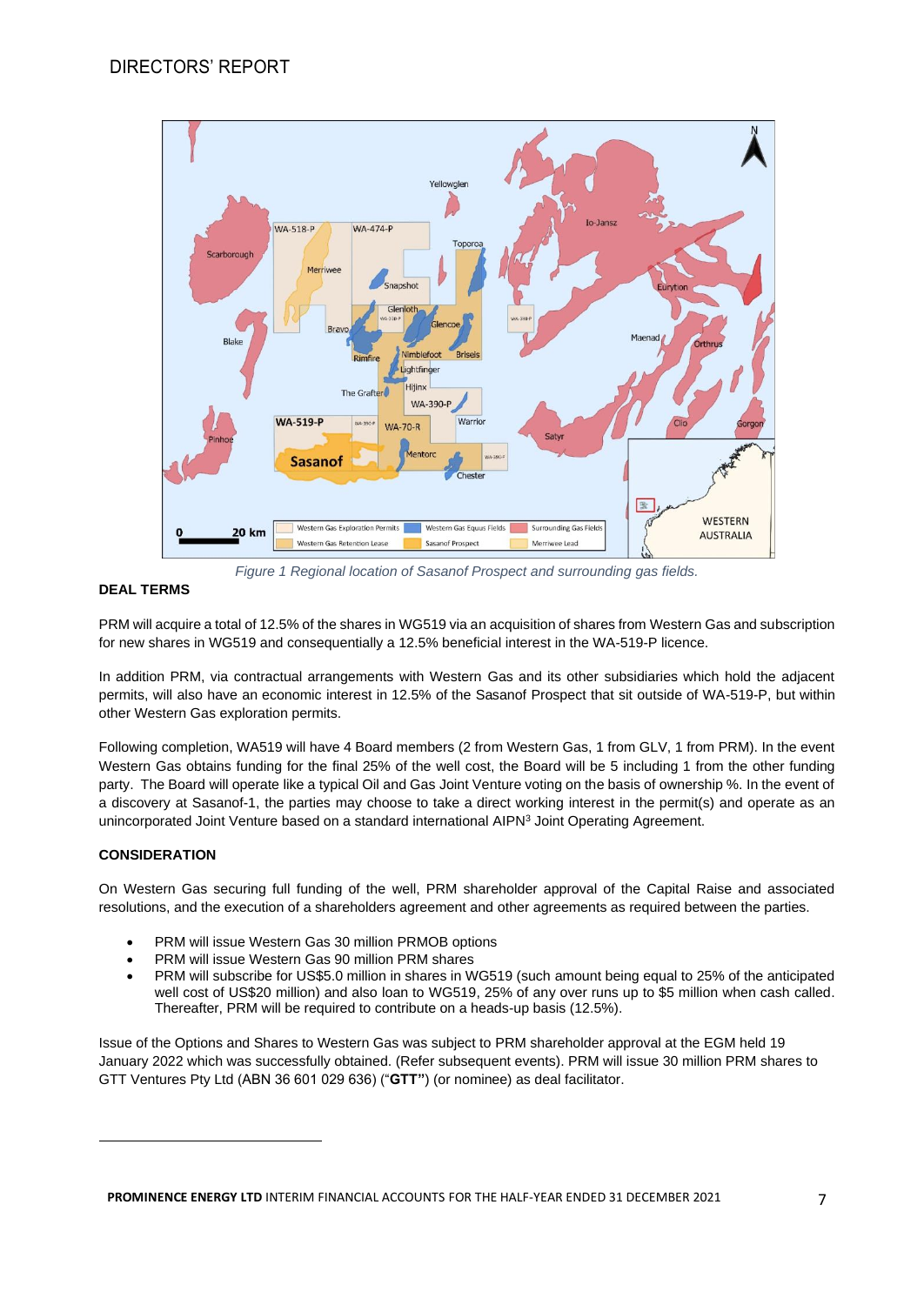# DIRECTORS' REPORT

## **PRM CAPITAL RAISING**

PRM has firm commitments to place 1.2 billion shares at a price of 1c per share with 1 PRMOB attaching option for every three shares subscribed for. The Placement will be made in two tranches with the second tranche (plus Directors Participation for \$50,000) subject to shareholder approval at the EGM and Western Gas having secured commitments for 100% of the funding to cover the costs of the Sasanof-1 well to PRM's reasonable satisfaction. Shareholder approval was obtained at the meeting held 19 January 2022. (Refer subsequent events). Tranche 1 was completed and 250 million shares were issued 15 December 2021, raising \$2.5 million before costs.

The primary use of funds is the drilling of the Sasanof-1 well with PRM's share of these costs expected to be approximately A\$6.5-8 million. The balance of the funds will be used for advancing the company's Bowsprit project toward development drilling, business development relating to new projects and working capital.

|                  | No. of PRM shares | \$ before costs | No. of Options (PRMOB) |
|------------------|-------------------|-----------------|------------------------|
| Tranche 1        | 250,000,000       | \$2,500,000     | 83,333,333             |
| Tranche 2        | 950,000,000       | \$9,500,000     | 316.666.667            |
| <b>Directors</b> | 5.000.000         | 50,000          | .666,667               |
| Total            | 1.205.000.000     | \$12,050,000    | 401,666,667            |

Capital Raising Fees – 6% in capital raising fees, and the issue of total 30 million shares and 60 million PRMOB options to the brokers raising the funds for PRM. The raise is being executed through two brokers, Inyati Capital Pty Ltd (ABN 83 642 351 193) ("**Inyati**") and GTT .

On completion of the transaction the PRM capital structure will be:

|                                          | <b>PRM Shares</b> | <b>PRMOB</b><br><b>Options/</b><br>unlisted<br><b>Options</b> | % of post-<br><b>Placement</b><br>undiluted cap<br>structure |
|------------------------------------------|-------------------|---------------------------------------------------------------|--------------------------------------------------------------|
| Shares on issue pre-Placement            | 1,033,858,818     | 379,562,247                                                   | 43.28%                                                       |
| Placement                                | 1,200,000,000     | 400,000,000                                                   | 50.23%                                                       |
| Sasanof deal PRM equity consideration    | 90,000,000        | 30,000,000                                                    | 3.77%                                                        |
| <b>Facilitator shares</b>                | 30,000,000        |                                                               | 1.26%                                                        |
| <b>Broker Fees/options for Placement</b> | 30,000,000        | 60,000,000                                                    | 1.26%                                                        |
| Director Participation in Placement      | 5,000,000         | 1,666,667                                                     | 0.21%                                                        |
| <b>Shares on issue post Completion</b>   | 2,388,858,818     | 871,228,914                                                   | 100.00%                                                      |

#### **FORWARD PLAN**

The Company continues to actively review potential new projects to add to the portfolio, in particular in the green hydrogen sector.

#### **CORPORATE**

The Company held the AGM on 26 November 2021, seven resolutions were put to shareholders and all were passed via a poll.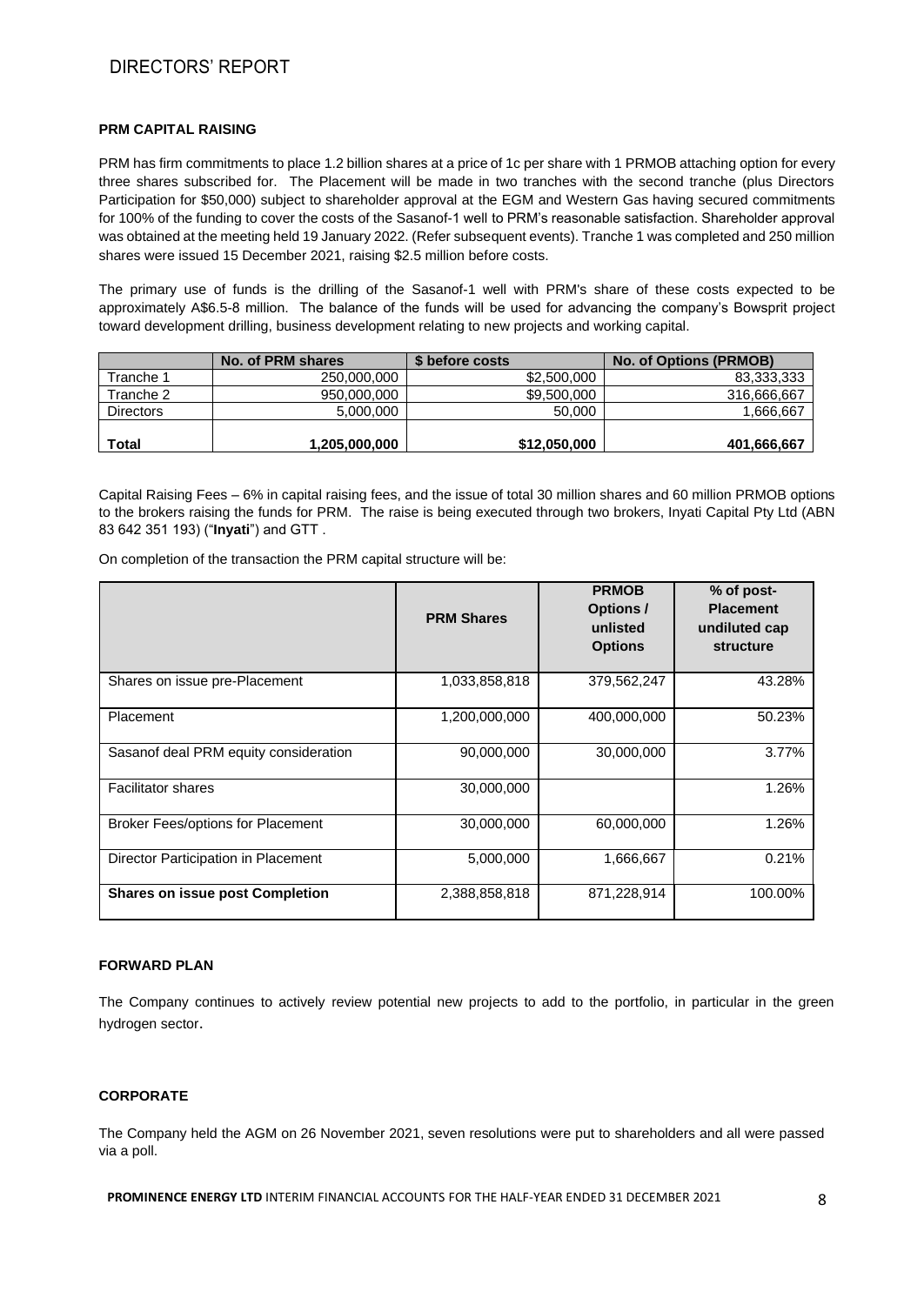# DIRECTORS' REPORT

Shareholders at the AGM, approved the grant of 3 million Performance Rights to Director Troy Hayden (appointed 16 July 2021).

Alexander Parks, Managing Director, was issued 750,000 PRM shares on 15 December 2021. These share arose from the vesting and conversion of Performance Rights held by Mr Parks.

#### **CASH MANAGEMENT**

Prominence held net cash of \$2,722,427 at the end of December 2021.

#### **ENVIRONMENTAL REGULATION**

During the financial period, the Consolidated Entity was not aware of any material breach of any particular or significant Australian or US Federal or State regulation in respect to environmental management.

A review of the Consolidated Entity's operations during the half-year, determined that the Consolidated Entity did not exceed the energy consumption or carbon dioxide emission reporting thresholds set by The National Greenhouse and Energy Reporting Act 2007.

#### **LIKELY DEVELOPMENTS**

The review of operations of the Consolidated Entity provides an indication, in general terms of the likely developments and the expected results of future operations for the remainder of 2022.

#### **AUDITOR'S INDEPENDENCE DECLARATION**

The Auditor's Independence Declaration as required under section 307C of the Corporations Act 2001 on page 11 forms part of the Directors' Report for the half-year ended 31 December 2021.

Signed in accordance with a resolution of the Directors made pursuant to section 306(3) (a) of the *Corporations Act 2001.*

#### **ON BEHALF OF THE DIRECTORS**

Strugt

Alexander Parks Perth, Western Australia

Dated this 16th day of March 2022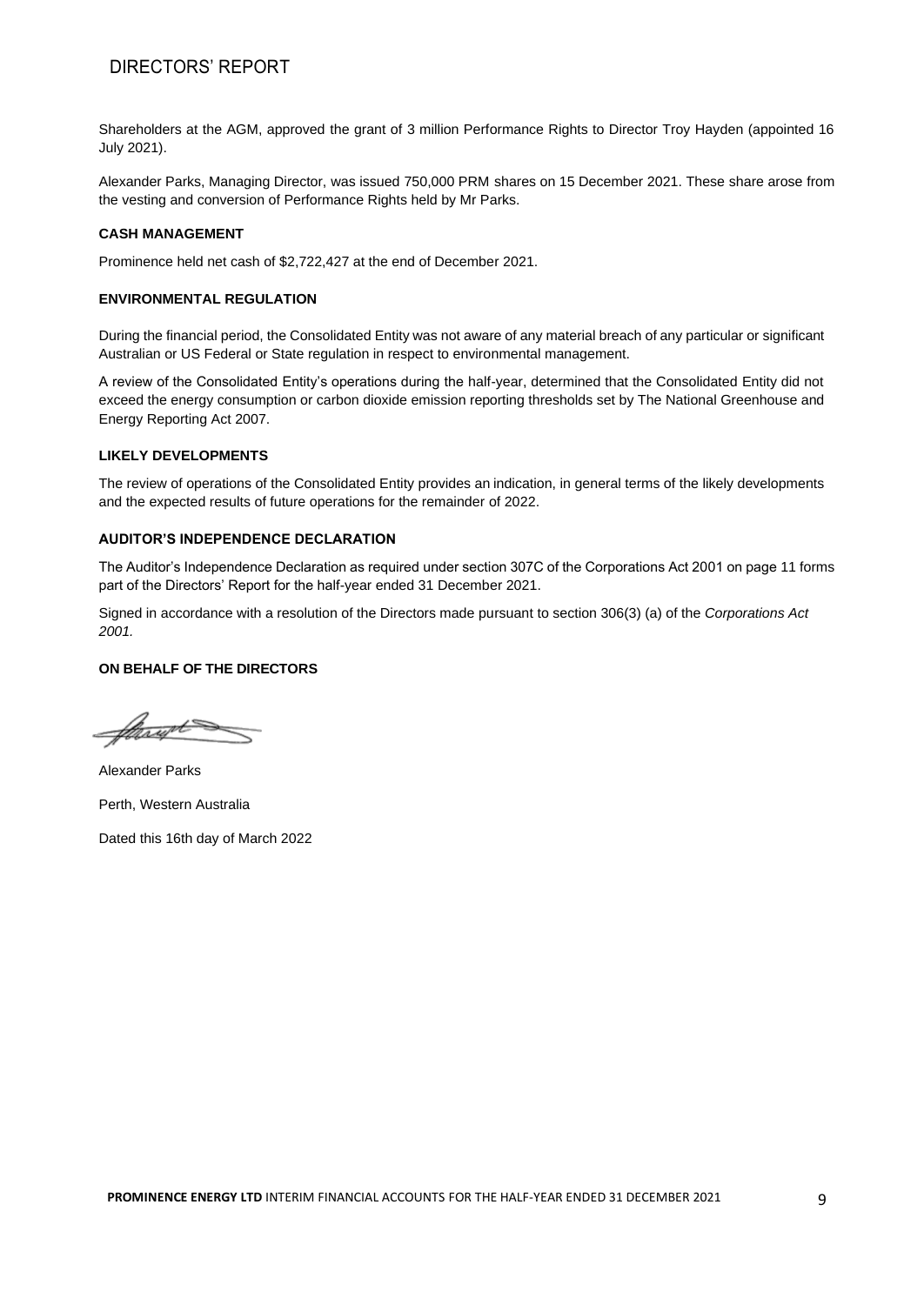In the opinion of the Directors of Prominence Energy Ltd (the "Company"):

- a) the consolidated financial statements and notes that are set out on pages 8 to 20 are in accordance with the Corporations Act 2001, including:
	- (i) giving a true and fair view of the Group's financial position as at 31 December 2021 and of its performance for the financial year ended on that date; and
	- (ii) complying with Australian Accounting Standards (including the Australian Accounting Interpretations), the Corporations Regulations 2001 and other mandatory professional reporting requirements; and
- b) there are reasonable grounds to believe that the Company will be able to pay its debts as and when they become due and payable.
- 2. The Directors have been given the declarations required by Section 295A of the Corporations Act 2001 from the Chief Executive Officer and Chief Financial Officer for the half year ended 31 December 2021.
- 3. The Directors draw attention to Note 1 to the consolidated financial statements, which includes a statement of compliance with International Financial Reporting Standards.

Signed in accordance with the resolution of the Directors:

Mayot

**Mr Alexander Parks Managing Director**  Perth, Western Australia 16 March 2022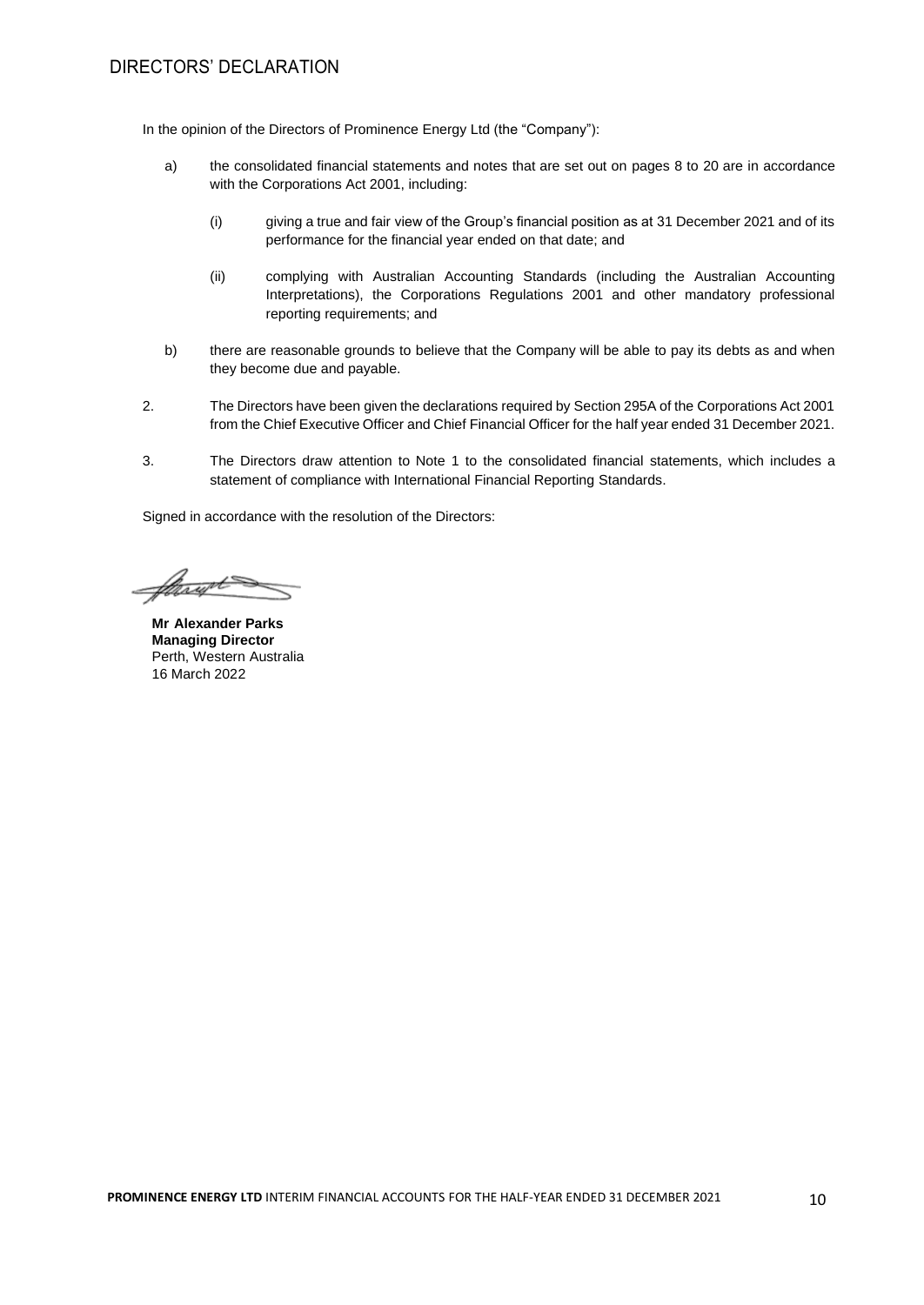

## **AUDITOR'S INDEPENDENCE DECLARATION**

As lead auditor for the review of the consolidated financial report of Prominence Energy Ltd for the half-year ended 31 December 2021, I declare that to the best of my knowledge and belief, there have been no contraventions of:

- a) the auditor independence requirements of the *Corporations Act 2001* in relation to the review; and
- b) any applicable code of professional conduct in relation to the review.

**Perth, Western Australia 16 March 2022**

**B G McVeigh Partner**

## hlb.com.au

HLB Mann Judd (WA Partnership) ABN 22 193 232 714

Level 4, 130 Stirling Street, Perth WA 6000 / PO Box 8124 Perth BC WA 6849 T: +61 (0)8 9227 7500 **E:** mailbox@hlbwa.com.au Liability limited by a scheme approved under Professional Standards Legislation.

HLB Mann Judd (WA Partnership) is a member of HLB International, the global advisory and accounting network.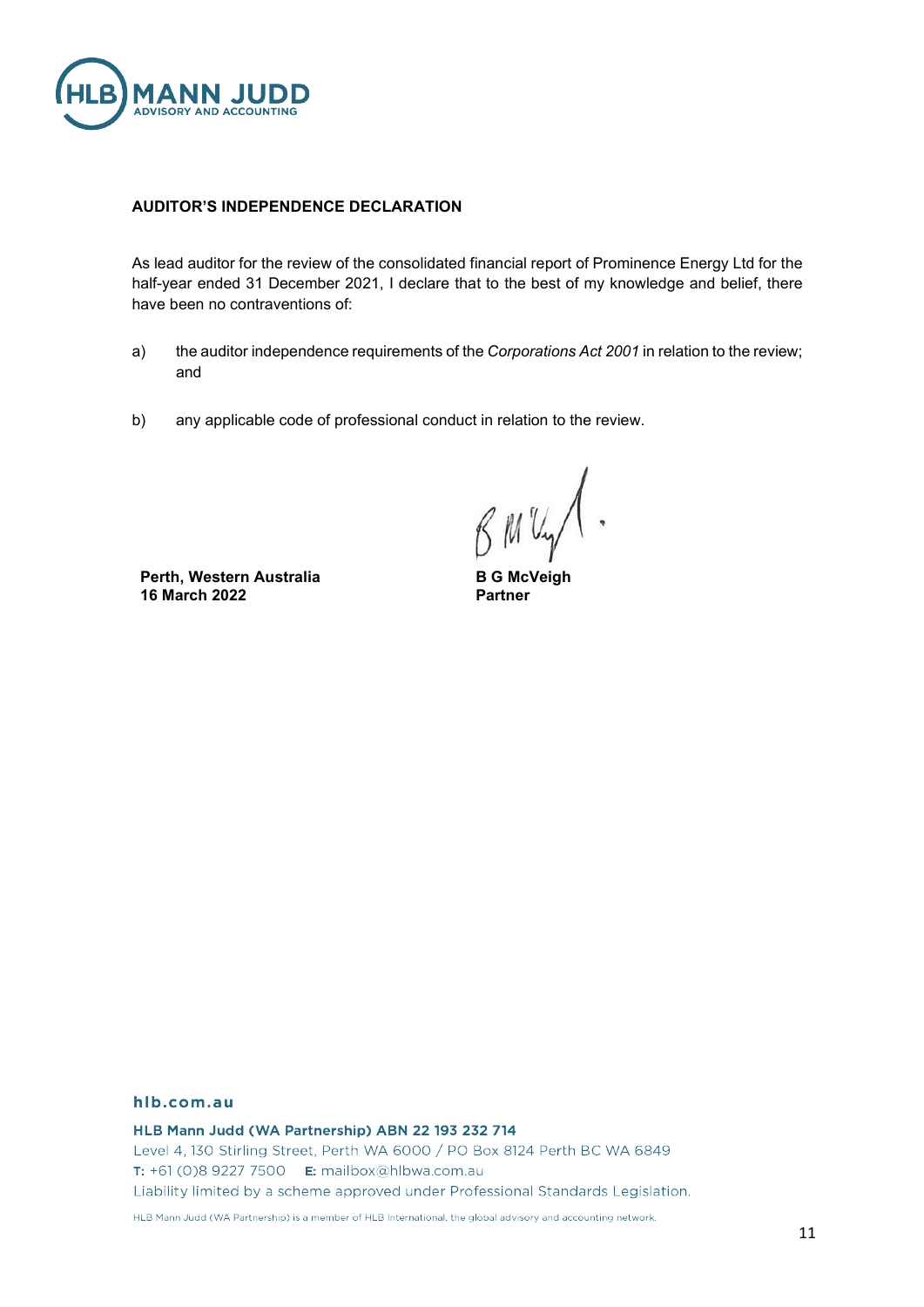# CONDENSED CONSOLIDATED STATEMENT OF PROFIT OR LOSS AND OTHER COMPREHENSIVE INCOME FOR THE HALF YEAR ENDED 31 DECEMBER 2021

|                                                               |                | <b>Consolidated</b>       |                           |  |
|---------------------------------------------------------------|----------------|---------------------------|---------------------------|--|
|                                                               | <b>Note</b>    | 31 December<br>2021<br>\$ | 31 December<br>2020<br>\$ |  |
| Other income                                                  | 13             |                           | 39,078                    |  |
| Forgiveness of Directors fees and Winform loan                | 13             |                           | 1,212,856                 |  |
|                                                               |                |                           |                           |  |
| Administration expense                                        |                | (188, 499)                | (181, 038)                |  |
| Employee benefits expense                                     |                | (190, 316)                | (166, 679)                |  |
| Finance expense                                               |                | (161, 973)                | 23,262                    |  |
| Fair value of financial instruments through profit of loss    |                | 150,000                   |                           |  |
| Occupancy expense                                             |                | (9,726)                   | (9, 442)                  |  |
| Share based payment expense                                   | $\overline{7}$ | (60, 159)                 | (20, 318)                 |  |
| Profit/(Loss) before income tax expense                       |                | (460, 673)                | 897,719                   |  |
|                                                               |                |                           |                           |  |
| Income tax expense                                            |                |                           |                           |  |
| Profit/(Loss) for the year after income tax                   |                | (460, 673)                | 897,719                   |  |
|                                                               |                |                           |                           |  |
| Other comprehensive income                                    |                |                           |                           |  |
| Items that may be reclassified subsequently to profit or loss |                |                           |                           |  |
| Foreign exchange translation reserve movement                 |                | (15, 847)                 | 120,179                   |  |
| Other comprehensive income/(loss) for the period, net         |                |                           |                           |  |
| income tax                                                    |                | (15, 847)                 | 120,179                   |  |
|                                                               |                |                           |                           |  |
|                                                               |                |                           |                           |  |
| Total profit/(loss) and other comprehensive income/(loss)     |                |                           |                           |  |
| for the period attributable to owners of Prominence Energy    |                | (476, 520)                | 1,017,898                 |  |
| Ltd                                                           |                |                           |                           |  |
|                                                               |                |                           |                           |  |
| Profit/(Loss) per share attributable to the members of        |                |                           |                           |  |
| <b>Prominence Energy Ltd</b>                                  |                |                           |                           |  |
| Basic Profit/(Loss) per share (cents)                         |                | (0.05)                    | 0.27                      |  |
| Diluted Profit/(Loss) per share (cents)                       |                | (0.05)                    | 0.27                      |  |

The above Condensed Consolidated Statement of Profit or Loss and Other Comprehensive Income should be read in conjunction with the notes to the Condensed Consolidated Financial Statements.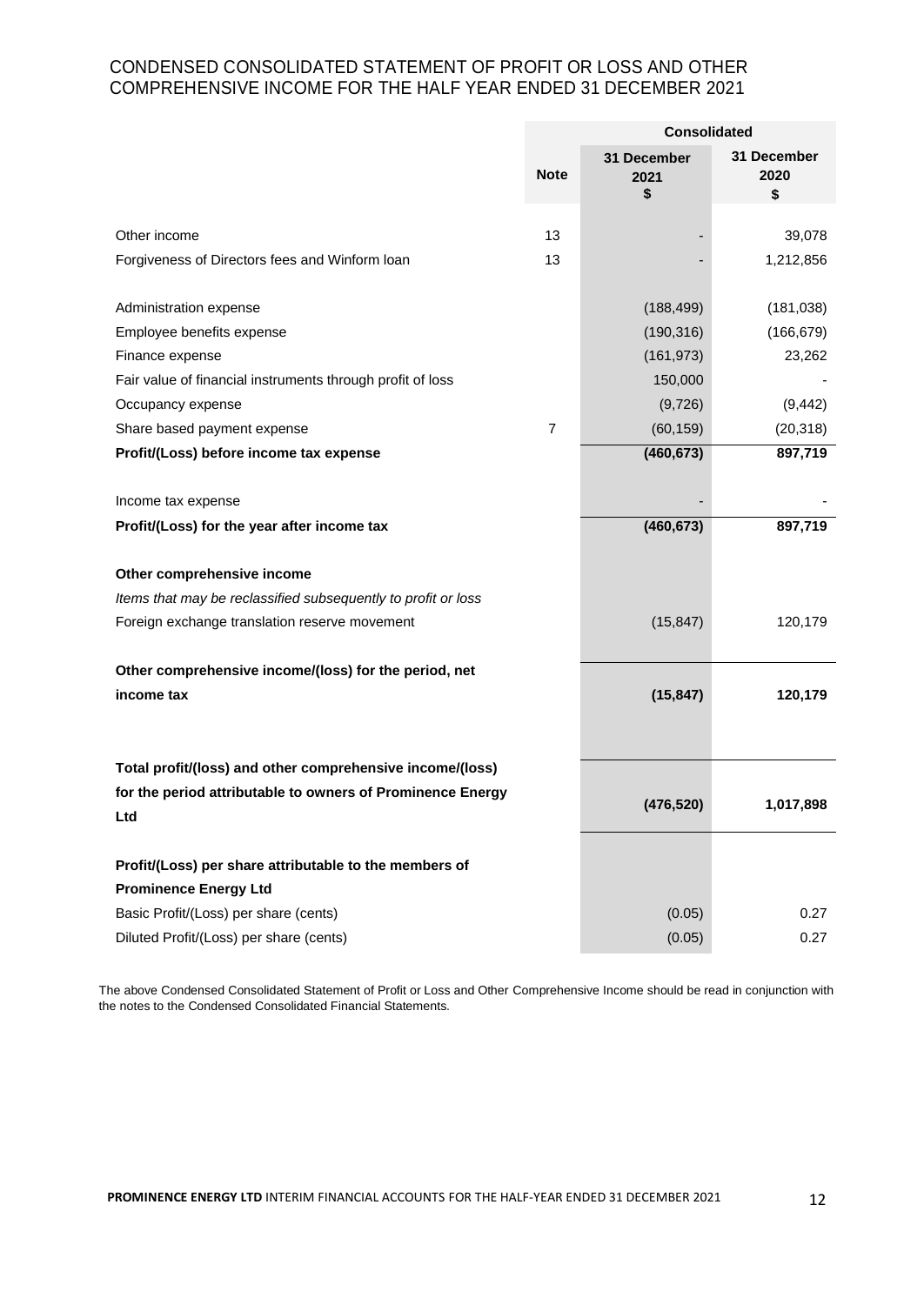# CONDENSED CONSOLIDATED STATEMENT OF FINANCIAL POSITION AS AT 31 DECEMBER 2021

|                                        | <b>Consolidated</b> |                           |                       |  |
|----------------------------------------|---------------------|---------------------------|-----------------------|--|
|                                        | <b>Note</b>         | 31 December<br>2021<br>\$ | 30 June<br>2021<br>\$ |  |
| <b>Current assets</b>                  |                     |                           |                       |  |
| Cash and cash equivalents              |                     | 2,722,427                 | 2,671,488             |  |
| Other receivables                      |                     |                           |                       |  |
| <b>Total current assets</b>            |                     | 2,722,427                 | 2,671,488             |  |
| <b>Non-current assets</b>              |                     |                           |                       |  |
| Exploration and evaluation expenditure | 3                   | 5,579,963                 | 1,474,200             |  |
| <b>Total non-current assets</b>        |                     | 5,579,963                 | 1,474,200             |  |
|                                        |                     |                           |                       |  |
| <b>Total assets</b>                    |                     | 8,302,390                 | 4,145,688             |  |
| <b>Current liabilities</b>             |                     |                           |                       |  |
| Trade and other payables               | 4                   | 796,744                   | 1,212,650             |  |
| <b>Borrowings</b>                      | 5                   | 1,883                     | 4,332                 |  |
| Provisions                             |                     | 63,617                    | 53,460                |  |
| <b>Total current liabilities</b>       |                     | 862,244                   | 1,270,442             |  |
| <b>Total liabilities</b>               |                     | 862,244                   | 1,270,442             |  |
|                                        |                     |                           |                       |  |
| <b>Net assets</b>                      |                     | 7,440,146                 | 2,875,246             |  |
| <b>Equity</b>                          |                     |                           |                       |  |
| Contributed equity                     | 6                   | 128,817,932               | 124,076,671           |  |
| Share-based payment reserve            |                     | 13,480,328                | 13,180,169            |  |
| Foreign exchange translation reserve   |                     | 17,949,247                | 17,965,094            |  |
| <b>Accumulated losses</b>              |                     | (152, 807, 361)           | (152, 346, 688)       |  |
| <b>Total Equity</b>                    |                     | 7,440,146                 | 2,875,246             |  |

The above Condensed Consolidated Statement of Financial Position should be read in conjunction with the notes to the Condensed Consolidated Financial Statements.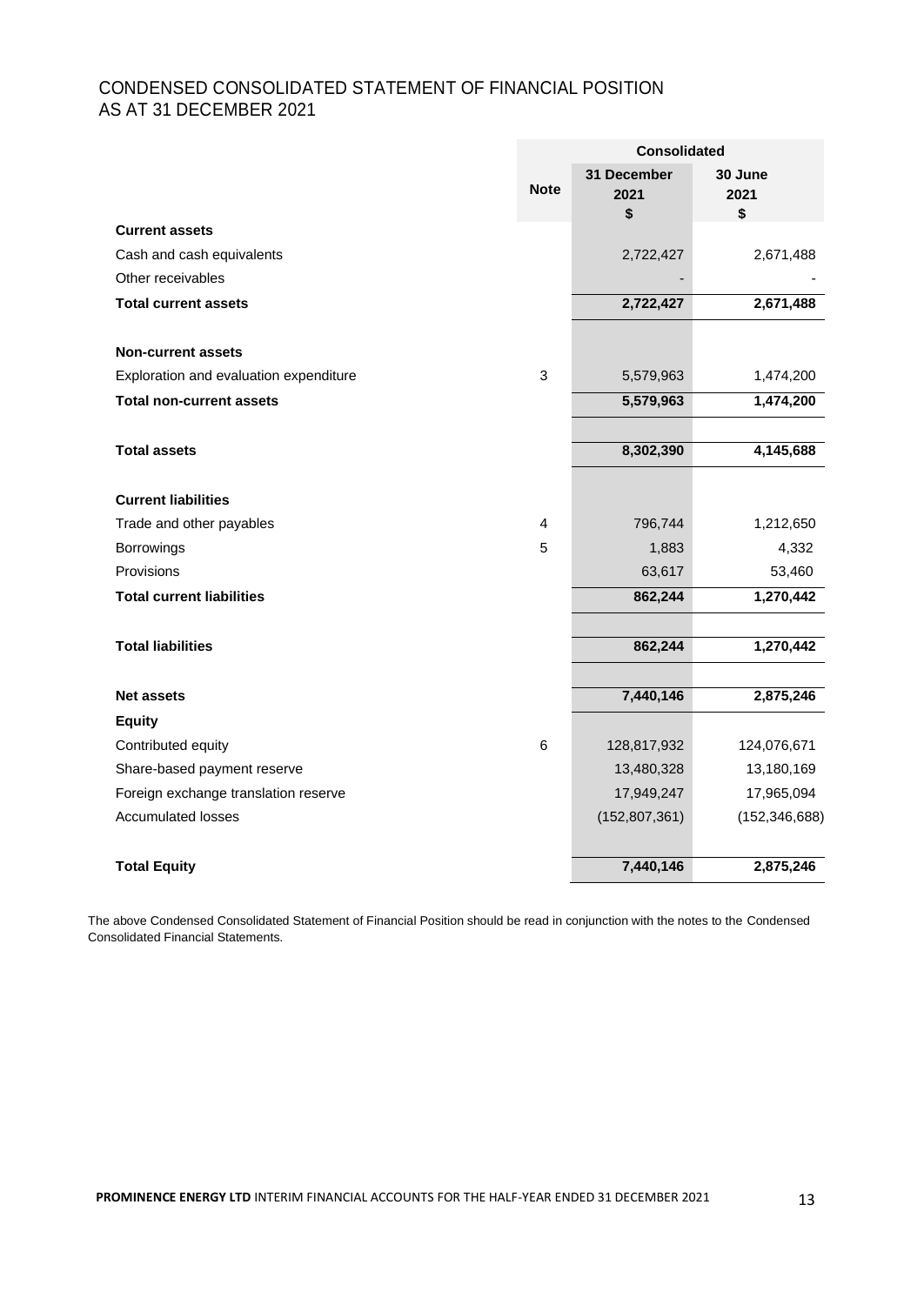## CONDENSED CONSOLIDATED STATEMENT OF CHANGES IN EQUITY FOR THE HALF-YEAR ENDED 31 DECEMBER 2021 **Attributable to equity holders of the Company**

|                                                                           |                                               |                       |                                    | Attributable to equity holders or the Company |                     |  |  |  |
|---------------------------------------------------------------------------|-----------------------------------------------|-----------------------|------------------------------------|-----------------------------------------------|---------------------|--|--|--|
|                                                                           | <b>Contributed</b><br>equity                  | Accumulated<br>losses | Share-based<br>payments<br>reserve | Foreign exchange<br>translation<br>reserve    | <b>Total equity</b> |  |  |  |
| 2021                                                                      | \$                                            | \$                    | \$                                 | \$                                            | \$                  |  |  |  |
| Balance at the 1 July 2021                                                | 124,076,671                                   | (152, 346, 688)       | 13,180,169                         | 17,965,094                                    | 2,875,246           |  |  |  |
| Total comprehensive loss for the year                                     |                                               |                       |                                    |                                               |                     |  |  |  |
| Loss for the year                                                         |                                               | (460, 673)            |                                    |                                               | (460, 673)          |  |  |  |
| Other comprehensive income:                                               |                                               |                       |                                    |                                               |                     |  |  |  |
| Exchange differences on translation of                                    |                                               |                       |                                    |                                               |                     |  |  |  |
| <b>Foreign Entities</b>                                                   |                                               |                       |                                    | (15, 847)                                     | (15, 847)           |  |  |  |
| <b>Total other comprehensive</b>                                          |                                               |                       |                                    |                                               |                     |  |  |  |
| income/(loss)                                                             |                                               |                       |                                    | (15, 847)                                     | (15, 847)           |  |  |  |
| Total comprehensive income/(loss)                                         |                                               | (460, 673)            |                                    | (15, 847)                                     | (476, 520)          |  |  |  |
| Transactions with owners, in their                                        |                                               |                       |                                    |                                               |                     |  |  |  |
| capacity as owners:                                                       |                                               |                       |                                    |                                               |                     |  |  |  |
| Share-based payment transactions                                          |                                               |                       | 300,159                            |                                               | 300,159             |  |  |  |
| Contributions by and distributions to                                     |                                               |                       |                                    |                                               |                     |  |  |  |
| owners:                                                                   |                                               |                       |                                    |                                               |                     |  |  |  |
| Contributions of equity                                                   | 5,212,000                                     |                       |                                    |                                               | 5,212,000           |  |  |  |
| Equity transaction costs                                                  | (470, 739)                                    |                       |                                    |                                               | (470, 739)          |  |  |  |
| <b>Total transactions with owners</b>                                     | 4,741,261                                     |                       | 300,159                            |                                               | 5,041,420           |  |  |  |
| Balance at the 31 December 2021                                           | 128,817,932                                   | (152, 807, 361)       | 13,480,328                         | 17,949,247                                    | 7,440,146           |  |  |  |
|                                                                           | Attributable to equity holders of the Company |                       |                                    |                                               |                     |  |  |  |
|                                                                           |                                               | Accumulated           | Share-based                        | Foreign exchange                              |                     |  |  |  |
|                                                                           | Share capital                                 | losses                | payments                           | translation                                   | <b>Total equity</b> |  |  |  |
|                                                                           |                                               |                       | reserve                            | reserve                                       |                     |  |  |  |
| 2020                                                                      | \$                                            | \$                    | \$                                 | \$                                            | \$                  |  |  |  |
| Balance at the 1 July 2020                                                | 120,483,368                                   | (153, 552, 320)       | 12,995,472                         | 17,868,930                                    | (2,204,550)         |  |  |  |
| Total comprehensive loss for the year                                     |                                               |                       |                                    |                                               |                     |  |  |  |
| Profit for the year                                                       |                                               | 897,719               |                                    |                                               | 897,719             |  |  |  |
| Other comprehensive income:                                               |                                               |                       |                                    |                                               |                     |  |  |  |
| Exchange differences on translation of                                    |                                               |                       |                                    | 120,179                                       | 120,179             |  |  |  |
| <b>Foreign Entities</b>                                                   |                                               |                       |                                    |                                               |                     |  |  |  |
| Total other comprehensive income                                          | -                                             |                       |                                    | 120,179                                       | 120,179             |  |  |  |
| <b>Total comprehensive income</b>                                         | $\overline{\phantom{a}}$                      | 897,719               | $\blacksquare$                     | 120,179                                       | 1,017,898           |  |  |  |
| Transactions with owners, in their                                        |                                               |                       |                                    |                                               |                     |  |  |  |
| capacity as owners:                                                       |                                               |                       |                                    |                                               |                     |  |  |  |
| Share-based payment transactions<br>Contributions by and distributions to |                                               |                       | 149,816                            |                                               | 149,816             |  |  |  |
| owners:                                                                   |                                               |                       |                                    |                                               |                     |  |  |  |
|                                                                           |                                               |                       |                                    |                                               |                     |  |  |  |

The above Condensed Consolidated Statement of Changes in Equity should be read in conjunction with the notes to the Condensed Consolidated Financial Statements.

Contributions of equity 1,711,909 1,711,909 1,711,909 Equity transaction costs (139,077) and the costs (139,077) and the costs of the costs of the costs (139,077) **Total transactions with owners 1,572,832 - 149,816 - 1,722,648 Balance at the 31 December 2020 122,056,200 (152,654,601) 13,145,288 17,989,109 535,996**

**PROMINENCE ENERGY LTD** INTERIM FINANCIAL ACCOUNTS FOR THE HALF-YEAR ENDED 31 DECEMBER 2021 14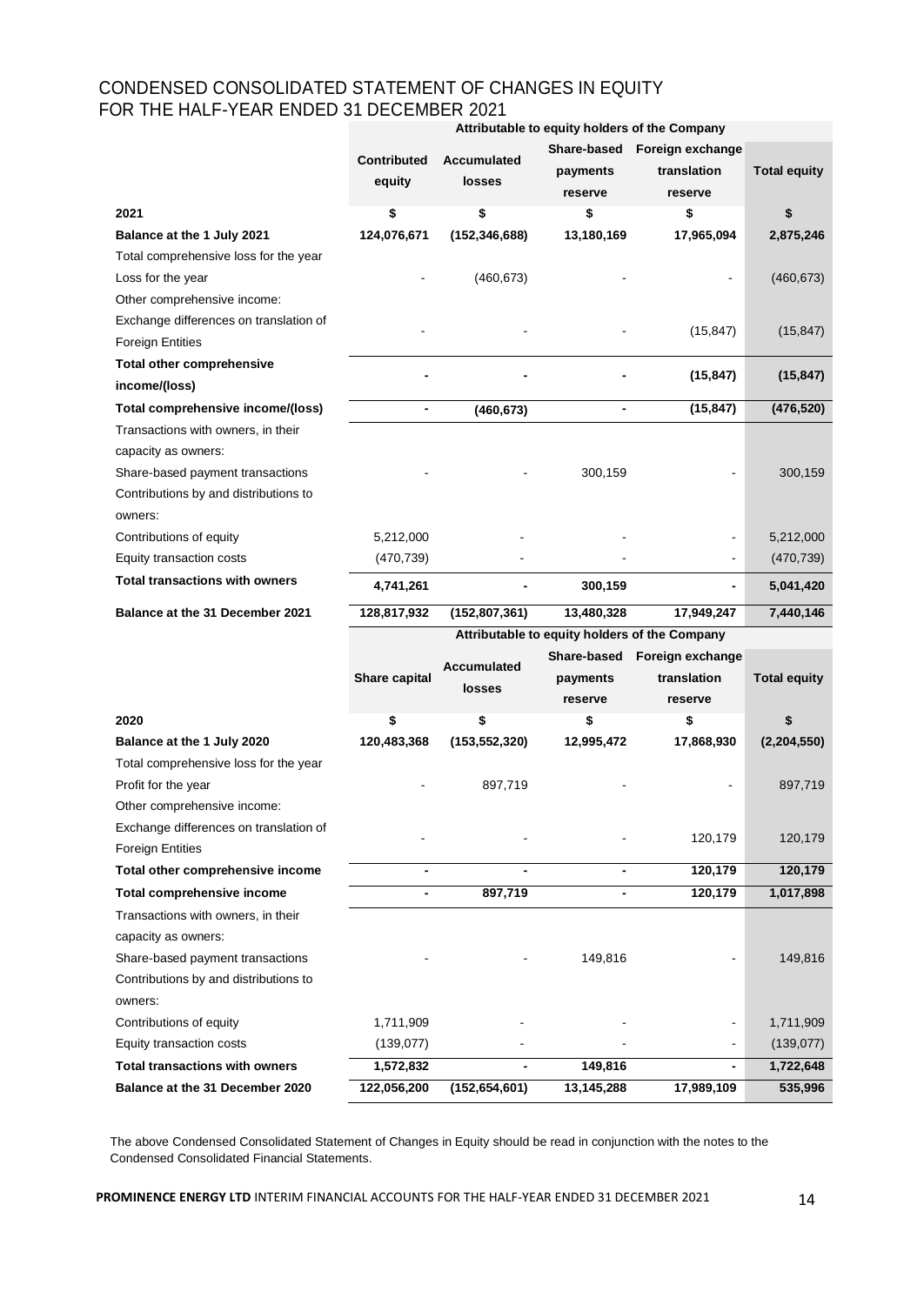# CONDENSED CONSOLIDATED STATEMENT OF CASH FLOWS FOR THE HALF-YEAR ENDED 31 DECEMBER 2021

|                                                                        |             | <b>Consolidated</b>                                                 |                                                                     |  |  |
|------------------------------------------------------------------------|-------------|---------------------------------------------------------------------|---------------------------------------------------------------------|--|--|
|                                                                        | <b>Note</b> | 31<br><b>December</b><br>2021<br>\$<br><b>Inflows</b><br>(Outflows) | 31<br><b>December</b><br>2020<br>\$<br><b>Inflows</b><br>(Outflows) |  |  |
| Cash flows from operating activities                                   |             |                                                                     |                                                                     |  |  |
| Receipts from rental and other income                                  |             |                                                                     | 42,508                                                              |  |  |
| Payments to suppliers and employees                                    |             | (385, 837)                                                          | (536, 600)                                                          |  |  |
| Interest received                                                      |             |                                                                     |                                                                     |  |  |
| Net cash flow (used in) operating activities                           |             | (385, 837)                                                          | (494, 092)                                                          |  |  |
| Cash flows from investing activities<br>Payments for exploration costs |             | (3,895,844)                                                         | (112, 704)                                                          |  |  |
|                                                                        |             |                                                                     |                                                                     |  |  |
| Net cash flow (used in) investing activities                           |             | (3,895,844)                                                         | (112, 704)                                                          |  |  |
| Cash flows from financing activities                                   |             |                                                                     |                                                                     |  |  |
| Proceeds from issue of shares                                          |             | 3,818,870                                                           | 1,338,261                                                           |  |  |
| Share issue costs                                                      |             | (236, 250)                                                          | (14, 517)                                                           |  |  |
| Proceeds from Loans                                                    |             | 750,000                                                             |                                                                     |  |  |
| Repayment of Loans                                                     |             |                                                                     | (256, 629)                                                          |  |  |
| Net cash inflow from financing activities                              |             | 4,332,620                                                           | 1,067,115                                                           |  |  |
| Net increase/ (decrease) in cash and cash equivalents                  |             |                                                                     |                                                                     |  |  |
| held                                                                   |             | 50,939                                                              | 460,319                                                             |  |  |
| Cash and cash equivalents at the beginning of the financial            |             |                                                                     |                                                                     |  |  |
| year                                                                   |             | 2,671,488                                                           | 58,501                                                              |  |  |
| Effects of exchange rate changes on cash and cash                      |             |                                                                     |                                                                     |  |  |
| equivalents                                                            |             |                                                                     | (802)                                                               |  |  |
| Cash and cash equivalents at the end of the financial                  |             |                                                                     |                                                                     |  |  |
| half year                                                              |             | 2,722,427                                                           | 518,018                                                             |  |  |

The above Condensed Consolidated Statement of Cash Flows should be read in conjunction with the notes to the Condensed Consolidated Financial Statements.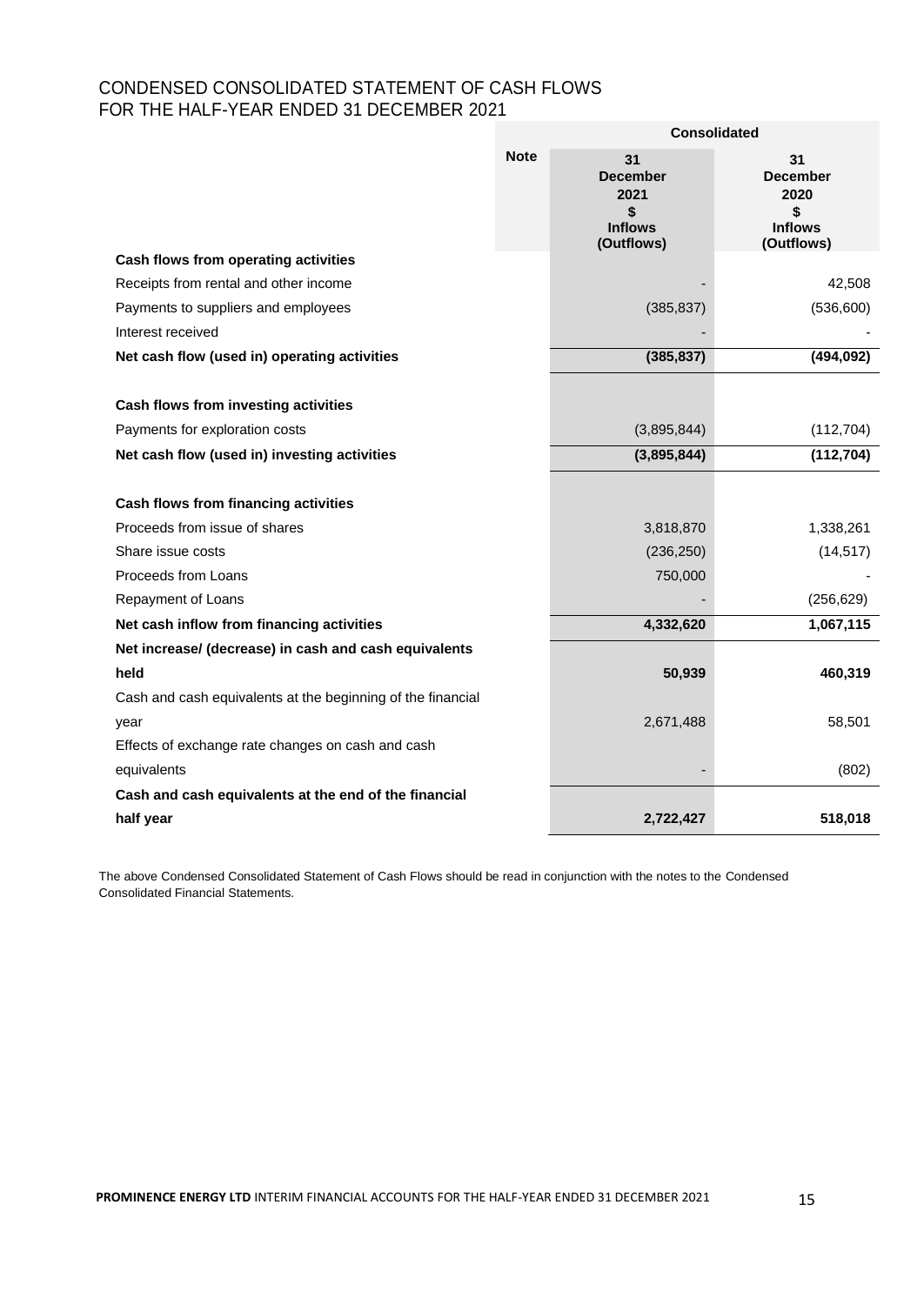## **1. BASIS OF PREPARATION OF HALF-YEAR FINANCIAL STATEMENTS**

The financial report consists of consolidated financial statements for Prominence Energy Ltd and its subsidiaries ("Group" or "Consolidated Entity").

These interim financial statements for the half-year reporting period ended 31 December 2021 have been prepared in accordance with Australian Accounting Standard AASB 134 "Interim Financial Reporting" and the Corporations Act 2001. The half-year financial statements do not include all of the notes of the type normally included in annual financial statements and therefore cannot be expected to provide as full an understanding of the financial performance, financial position and financing and investing activities of the consolidated entity as the full financial statements. Accordingly, these half-year financial statements are to be read in conjunction with the annual financial statements for the year ended 30 June 2020 and any public announcements made by Prominence during the interim reporting period in accordance with the continuous disclosure requirements of the Corporations Act 2001.

The same accounting policies and methods of computation have generally been followed in these half-year financial statements as compared to the most recent financial statements except for the impact of the Standards and Interpretations described below. These accounting policies are consistent with Australian Accounting Standards and with International Financial Reporting Standards.

#### **Adoption of new and revised Accounting Standards**

#### *Standards and Interpretations applicable to 31 December 2021*

In the half-year ended 31 December 2021 the Directors have reviewed all of the new and revised Standards and Interpretations issued by the AASB that are relevant to the Group's operations and effective for annual reporting periods beginning on or after 1 July 2021. The result of the review of these new and revised standards and interpretations found they did not have any effect on the financial position or Performance of the Group.

#### *Standards and Interpretations in issue not yet adopted*

The Directors have also reviewed all new Standards and Interpretations in issue not yet adopted for the half-year ended 31 December 2021. As a result of this the Directors have determined that there is no impact, material or otherwise, of the standards and interpretations in issue not yet adopted on the Group's business and, therefore, no change is necessary to the Group's accounting policies.

#### **Going Concern**

The Group recorded a net loss of \$460,673 [2020: profit of \$897,719] and recorded operating cash outflows of \$385,838 (2020: \$494,092) for the half-year ended 31 December 2021. At 31 December 2021 the Group has net assets of \$7,440,146 (June 2021: net assets \$2,875,246). Cash balance as at 31 December 2021 is \$2,722,427. A significant portion of the total trade and other payables balance of \$251,362 is held in the US subsidiaries of Prominence Energy Ltd and are being fenced to the Subsidiaries in which they are recorded. A further amount of \$276,745 relates to funds (held in trust) received from shareholders in relation to Tranche 2 of a Placement that took place in December 2021 and represents unissued shares as at 31 December 2021. (Note 5).

The PRM Shareholders meeting held in January approved the 12.5% interest acquisition of the Sasanof Project and the associated capital raising. Tranche 2 has raised an additional \$9.5 million in funds before costs. A total of \$6.5 – 8 million has been allocated to the Sasanof Project with the remainder to fund new projects and working capital. The Board believes that the measure it has taken enables the Company to prepare the financial reports on a going concern basis.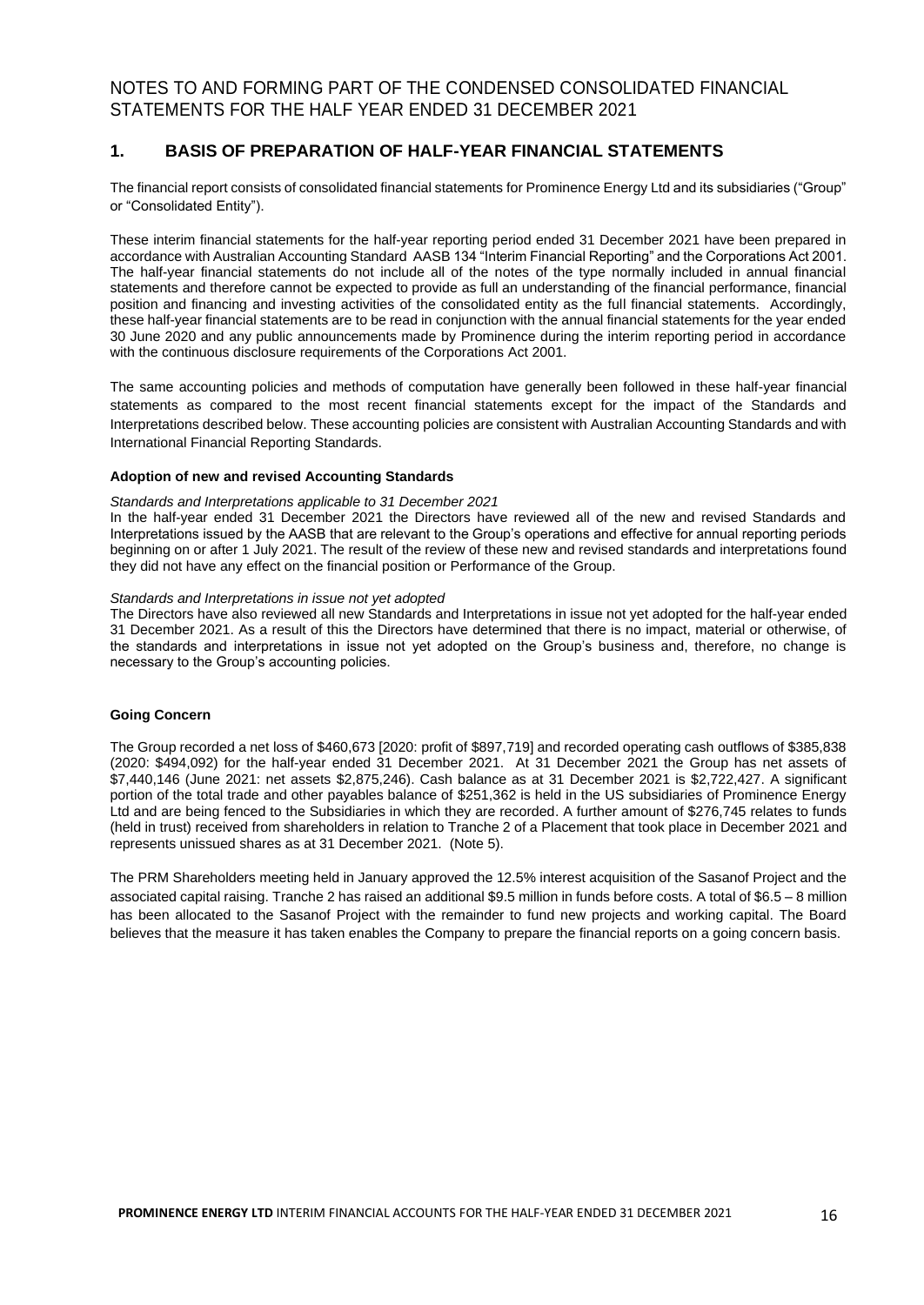## **2. Segment Information**

## **a Description of segments**

The business is analysed in two geographical segments namely, Australia and the United States of America (USA). The principal activity in these locations is the exploration, development and production of oil and gas projects.

## **b Segment information provided to the Board**

The following tables present, revenue, expenditure and certain asset information regarding geographical segments for the half-year ended 31 December 2021.

| 31 December 2021                      | Australia | <b>USA</b> | Unallocated              | Consolidated |
|---------------------------------------|-----------|------------|--------------------------|--------------|
|                                       | \$        | \$         | \$                       |              |
| Revenue - oil and gas sales           |           |            |                          |              |
| Other income                          |           |            | $\overline{\phantom{0}}$ |              |
| <b>Total segment revenue</b>          |           |            |                          |              |
| Segment result after income tax       | 460,673   |            |                          | 460,673      |
| Total segment assets                  | 2,722,427 | 5,579,963  | -                        | 8,302,390    |
| Segment liabilities                   | 479.619   | 382,625    | -                        | 862,244      |
| Segment amortisation and depreciation |           |            | -                        |              |

| 31 December 2020                      | Australia | <b>USA</b> | Unallocated | Consolidated |
|---------------------------------------|-----------|------------|-------------|--------------|
|                                       | \$        | \$         | \$          | \$           |
| Revenue - oil and gas sales           |           |            |             |              |
| Other income                          | 1,251,934 |            |             | 1,251,934    |
| <b>Total segment revenue</b>          | 1,251,934 |            |             | 1,251,934    |
| Segment result after income tax       | 897.719   |            |             | 897.719      |
| Total segment assets                  | 528,629   | 1,251,447  |             | 1,780,076    |
| Segment liabilities                   | 234.429   | 1,009,651  | ٠           | 1.244.080    |
| Segment amortisation and depreciation |           |            |             |              |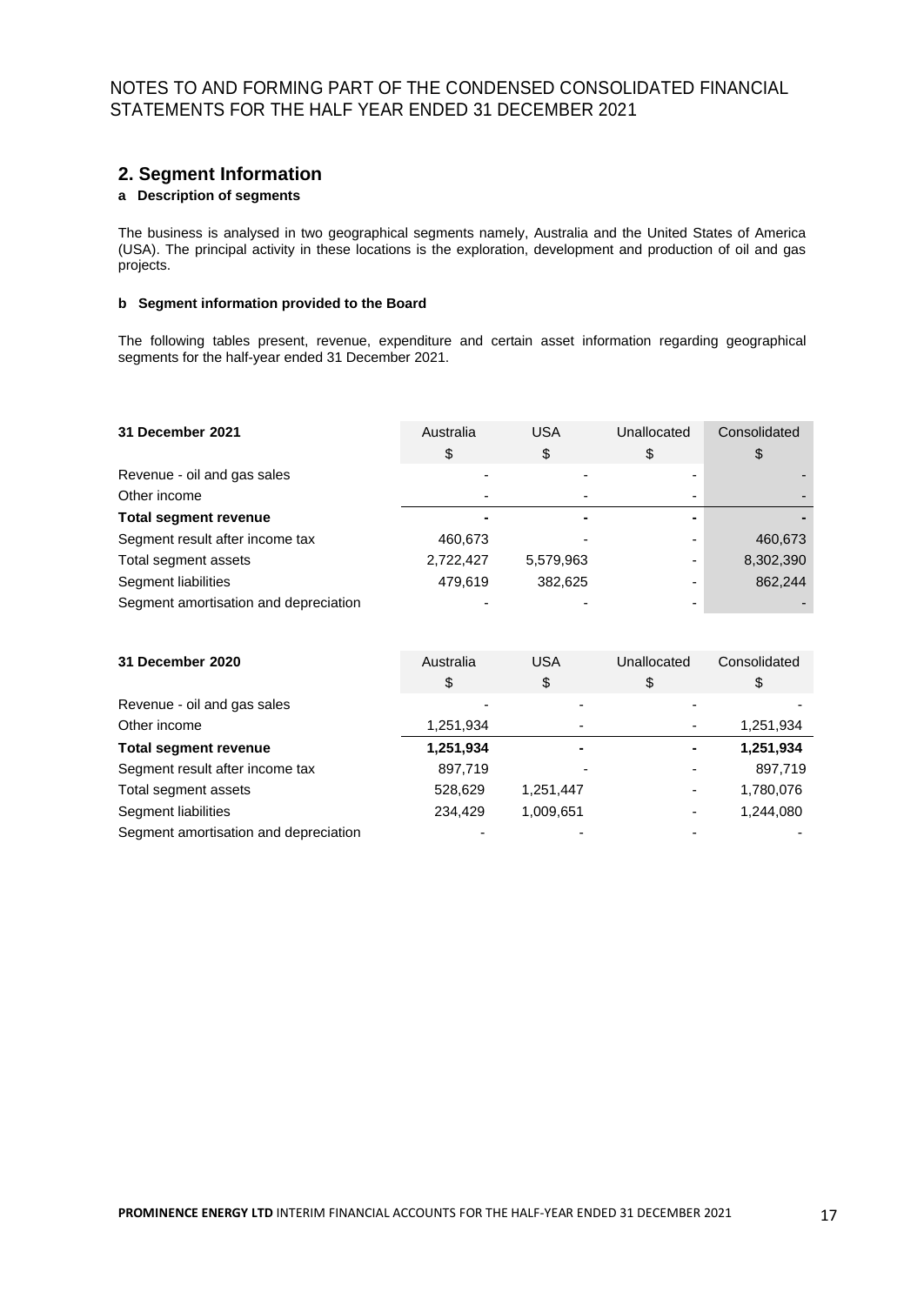# **3. Exploration and Evaluation Expenditure**

|                                                     |                 | <b>Consolidated</b> |  |
|-----------------------------------------------------|-----------------|---------------------|--|
|                                                     | 31              | 30                  |  |
|                                                     | <b>December</b> | June                |  |
|                                                     | 2021            | 2021                |  |
|                                                     | \$              | S                   |  |
| Carried forward                                     | 1,474,200       | 1,150,351           |  |
| Net expenses incurred in the period and capitalised | 3,879,997       | 352,166             |  |
| Pinnacle Energy International (USA) LLC acquisition | 225,766         |                     |  |
| Foreign exchange movement                           |                 | (28,317)            |  |
| Net carrying value                                  | 5,579,963       | 1.474.200           |  |

## **a) Carrying value of capitalised expenditure**

The carrying value of the Group's project was reviewed, and impairment recognised where the facts and circumstances identified the carrying amount to be greater than the recoverable amount. Exploration expenditure is carried forward in accordance with the accounting policy and comprises expenditure incurred on the acquisition and exploration of tenement interests for oil and gas.

Recoverability of the carrying amount of exploration assets is dependent on the successful exploration and sale of oil and gas or alternatively sale of the respective area of interest.

#### **b) Asset Acquisition**

The Company secured a further 50%, totalling 100% working Interest in the Bowsprit Project via the acquisition of Pinnacle Energy International (USA) I LLC ("**Pinnacle")** executed on 20 August effective 1 August 2021. The Company issued 20.5 million PRM shares to Pinnacle to complete the buy-out. Pinnacle is not considered a business under AASB 3 Business combination; the acquisition is accounted for as an acquisition of exploration assets. Pinnacle Energy is a single purpose company with no other assets or liabilities. The value of this acquisition has been included in Exploration and Evaluation capitalised expenditure. Pinnacle is entitled to a Royalty of 5% (five percent) of gross production revenue (net revenue received after Tariffs and direct sale costs as per the calculation of State Royalty) ("Royalty"). PRM is entitled to collect the first US\$12 million in gross revenue before any Royalty payment is made to Pinnacle. The 5% Royalty remains payable on the first US\$12million of revenue and is accrued and payable, only when the Leases producing at least US\$12 million in gross production revenue. Therefore, if the Leases do not produce \$12million in gross revenue, no royalty is payable to Pinnacle. No provision has been made for this contingent liability as it cannot be estimated reliably.

#### Consideration Paid

20,524,144 PRM shares valued at \$225,766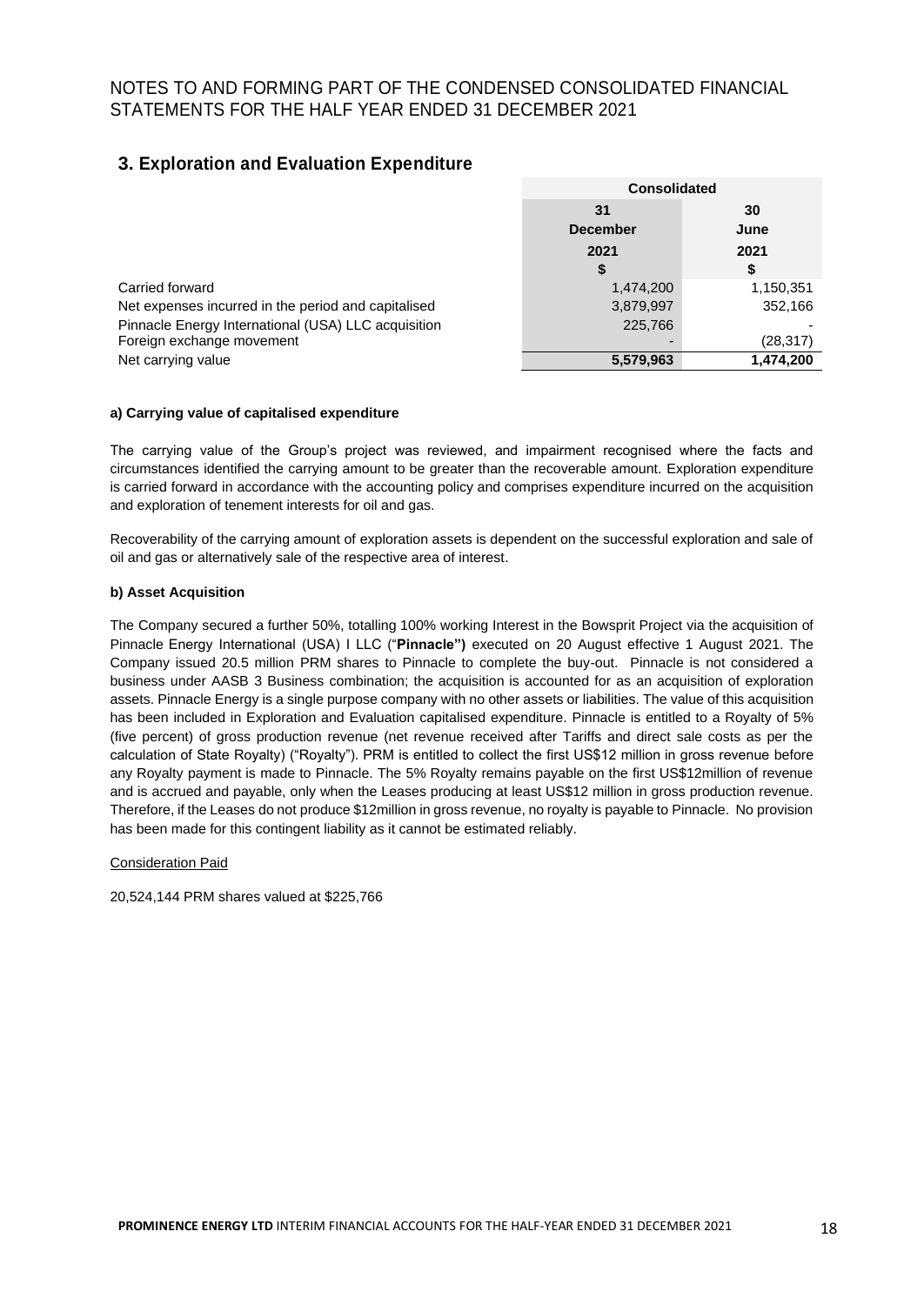# **4. Trade and Other Payables – Current**

|                                       | <b>Consolidated</b>    |                    |  |
|---------------------------------------|------------------------|--------------------|--|
|                                       | 31 December 2021<br>\$ | 30 June 2021<br>\$ |  |
| Trade and Other Payables (i)          | 268,637                | 281,805            |  |
| Richland Bankruptcy (ii)              | 251,362                | 242,602            |  |
| Unissued shares/options (iii)         | 276,745                | 688,243            |  |
| <b>Total Trade and Other Payables</b> | 796,744                | 1,212,650          |  |

Trade and other payables are normally settled within 30 days from receipt of invoice unless otherwise agreed.

A significant portion of the total trade and other payables balance of \$796,744 (30 June 2021: \$1,212,650), is held in the US subsidiaries of Prominence Energy Ltd and are ring fenced to the Subsidiaries in which they are recorded. Sun Delta Inc, in particular, holds \$251,362 of the total trade payables as detailed below. A further \$276,745 relates to unissued securities as at 31 December 2021.

## **(i) Trade and Other Payables**

Trade and other Payables represent liabilities for goods and services provided to the Group prior to the end of the December 2021 half year which remain unpaid.

## **(ii) Richland Bankruptcy – Sun Delta Inc**

Sun Delta Inc, a wholly owned subsidiary Company of Sun Resources NL, was previously involved in a dispute with the operator of the Beeler Oil Project, Richland Resources Corp. In 2013, Sun Delta Inc announced that Richland Resources Corp, a company operating in the United States of America was removed as operator by the non-operating working interest owners in the Beeler Oil Project. Richland Resources Corp. had failed to pay certain vendors and these vendors then filed liens against the entire Beeler Oil Project, including Sun Delta Inc's 16.67% non-operating working interest. Richland Resources Corp. subsequently filed for Bankruptcy. The Trustee obtained judgement against Sun Delta and Sun Delta Inc.'s liability to the Bankruptcy Trustee is US\$172,000 with no specified due date of payment. The Trustee has not taken action to recover the amount due. The Group has recognised a US\$172,000 (31 December 2021: US\$172,000) liability as part of trade and other payables.

Sun Delta Inc has no operating assets, cash or leases and has no capacity to make any payment. Any potential liability to the Prominence Group is limited to the subsidiary Sun Delta Inc.

#### (iii) **Unissued securities**

The Company conducted a capital raising in December 2021 completing tranche 1 in that month. Tranche 2 is to be finalised in the June 2022 half. Some funds relating to tranche 2 were received in December 2021 totalling \$164,245. In addition, broker fees and options in relation to the tranche 1 were accrued, although unissued

## **5. Borrowings**

| <b>Current</b>           | <b>Consolidated</b>                 |                       |
|--------------------------|-------------------------------------|-----------------------|
|                          | 31<br><b>December</b><br>2020<br>\$ | 30 June<br>2021<br>\$ |
| Credit Card facility     | 1,883                               | 4,332                 |
| <b>Current liability</b> | 1,883                               | 4,332                 |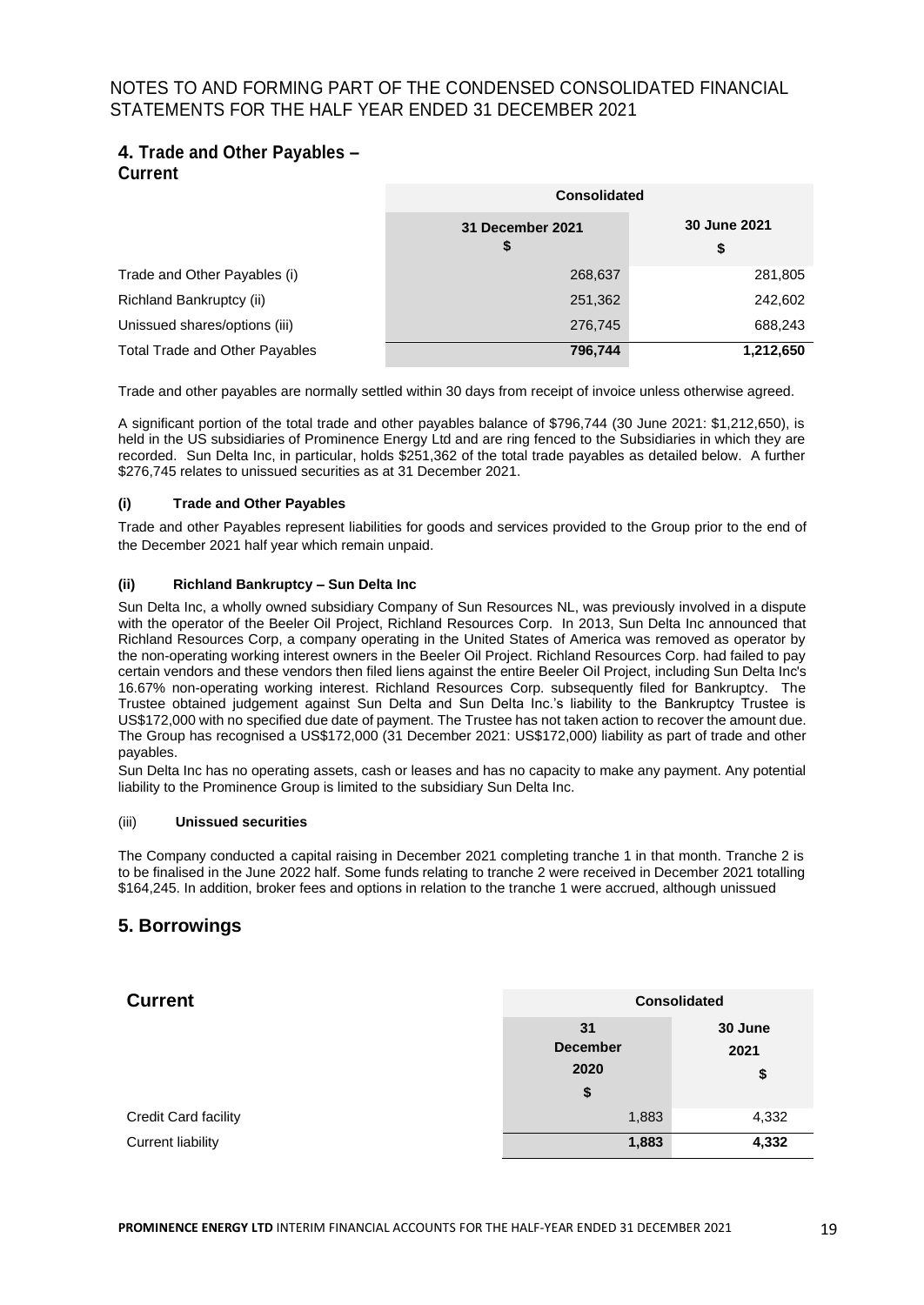## **Convertible loans**

|                                                             | <b>Consolidated</b>                 |                          |
|-------------------------------------------------------------|-------------------------------------|--------------------------|
| Reconciliation of movement in convertible notes             | 31<br><b>December</b><br>2021<br>\$ | 30<br>June<br>2021<br>\$ |
| Movement in convertible notes on issue                      |                                     |                          |
| Balance at the beginning of the year                        |                                     | 1,535,217                |
| Issued during the year                                      | 750,000                             |                          |
| Capitalised borrowing costs                                 |                                     | 17,781                   |
| Effective interest                                          | 150,000                             |                          |
| Fair value movement through profit or loss of derivative    | (150,000)                           |                          |
| Forgiven amount                                             |                                     | (1,019,872)              |
| Converted amount (8 October and 17 November 2021<br>shares) | (761, 378)                          | (341, 253)               |
| Converted amount – other settlement (cash and options)      |                                     | (195,000)                |
| Interest on convertible Note                                | 11,378                              | 3,127                    |
|                                                             |                                     |                          |
| <b>Closing Balance Convertible Notes</b>                    |                                     |                          |

# **6. Contributed Equity**

|                                                                      | <b>Consolidated</b> |             |
|----------------------------------------------------------------------|---------------------|-------------|
|                                                                      | 31 December         | 30 June     |
| a) Contributed Capital                                               | 2021<br>\$          | 2021<br>\$  |
| 1,284,608,819 fully paid ordinary shares (June 2021:<br>753,572,233) | 128,817,932         | 124,076,671 |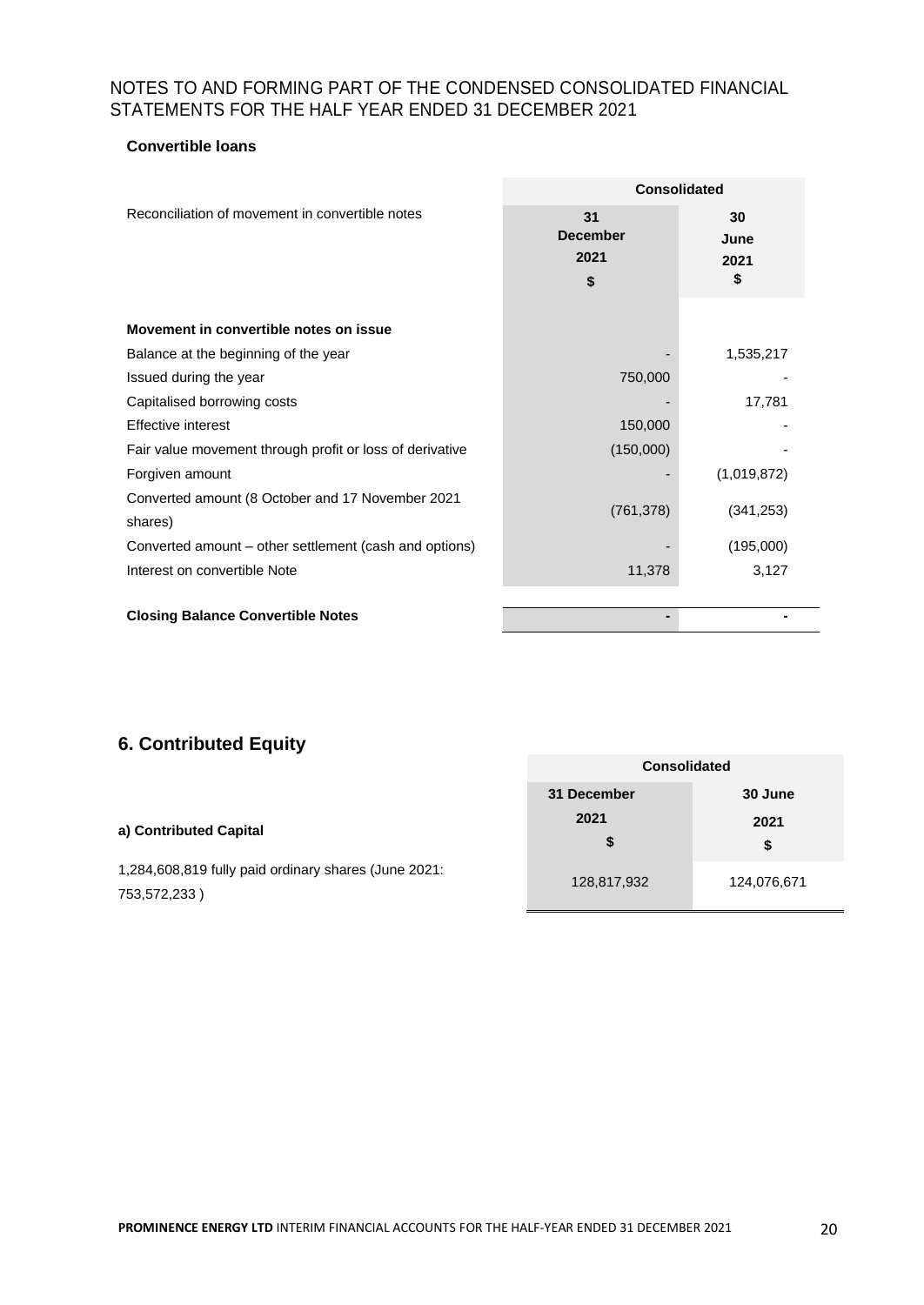| b) Movements in shares on issue              | Date             | <b>Number of Shares</b> | <b>Capital</b><br>\$ |
|----------------------------------------------|------------------|-------------------------|----------------------|
| 31 December 2021                             |                  |                         |                      |
| <b>Ordinary shares</b>                       |                  |                         |                      |
| Opening balance<br>(consolidated)            | 1 July 2021      | 753,572,233             | 124,076,671          |
| Tranche 2 Placement                          | 6 July 2021      | 152,485,553             | 1,524,856            |
| <b>Directors Shares</b>                      | 6 July 2021      | 20,000,000              | 200,000              |
| Pinnacle settlement                          | 26 August 2021   | 20,524,144              | 225,766              |
| Convertible Note conversion (i)              | 8 October 2021   | 47,603,331              | 506,119              |
| Convertible Note conversion (i)              | 17 November 2021 | 39,673,558              | 255,259              |
| Tranche 1 Placement                          | 15 December 2021 | 250,000,000             | 2,500,000            |
| <b>Conversion Performance</b><br>Rights (ii) | 15 December 2021 | 750,000                 |                      |
| Issue costs of share capital                 |                  |                         | (470, 739)           |
| Closing balance                              |                  | 1,284,608,819           | 128,817,932          |
| (i) See Note 5                               |                  |                         |                      |

(ii) See Note 7

|                                |                     | <b>Number of Shares</b> | <b>Capital</b> |
|--------------------------------|---------------------|-------------------------|----------------|
|                                | <b>Date</b>         |                         | \$             |
| 30 June 2021                   |                     |                         |                |
| <b>Ordinary shares</b>         |                     |                         |                |
| Opening balance                | 1 July 2020         | 1,319,557,588           | 120,483,368    |
| Consolidation 1 for 10 (i)     | 23 July 2020        | (1, 187, 601, 906)      |                |
| Con Note conversion (ii)       | 29 July 2020        | 78,823,491              | 315,294        |
| Share Placement                | 11 Aug 2020         | 30,000,000              | 150,000        |
| Option Conversion              | 14 Sept 2020        | 12,000                  | 1,200          |
| Rights Issue/shortfall         | 9 Oct 2020          | 240,791,173             | 1,203,956      |
| Con Note Conversion (ii)       | 12 Oct 2021         | 6,489,726               | 25,959         |
| Fee for Services (iii)         | 12 Oct /22 Dec 2020 | 2,500,000               | 15,500         |
| <b>Share Placement</b>         | 22 Jan 2021         | 114,285,714             | 800,000        |
| Pinnacle extension shares (iv) | 4 June 2021         | 1,200,000               | 18,000         |
| Tranche 1 Placement            | 4 June 2021         | 147,514,447             | 1,475,144      |
| Issue costs of share capital   |                     |                         | (411,750)      |
| Closing balance                |                     | 753,572,233             | 124,076,671    |

i) Consolidation of shares approved by shareholders on 10 July 2020

|                                 | No. of shares      |
|---------------------------------|--------------------|
| Issued share as at 1 July 2020  | 1.319.557.588      |
| Consolidation 23 July 2020      | (1, 187, 601, 906) |
| Issued share post consolidation | 131.955.682        |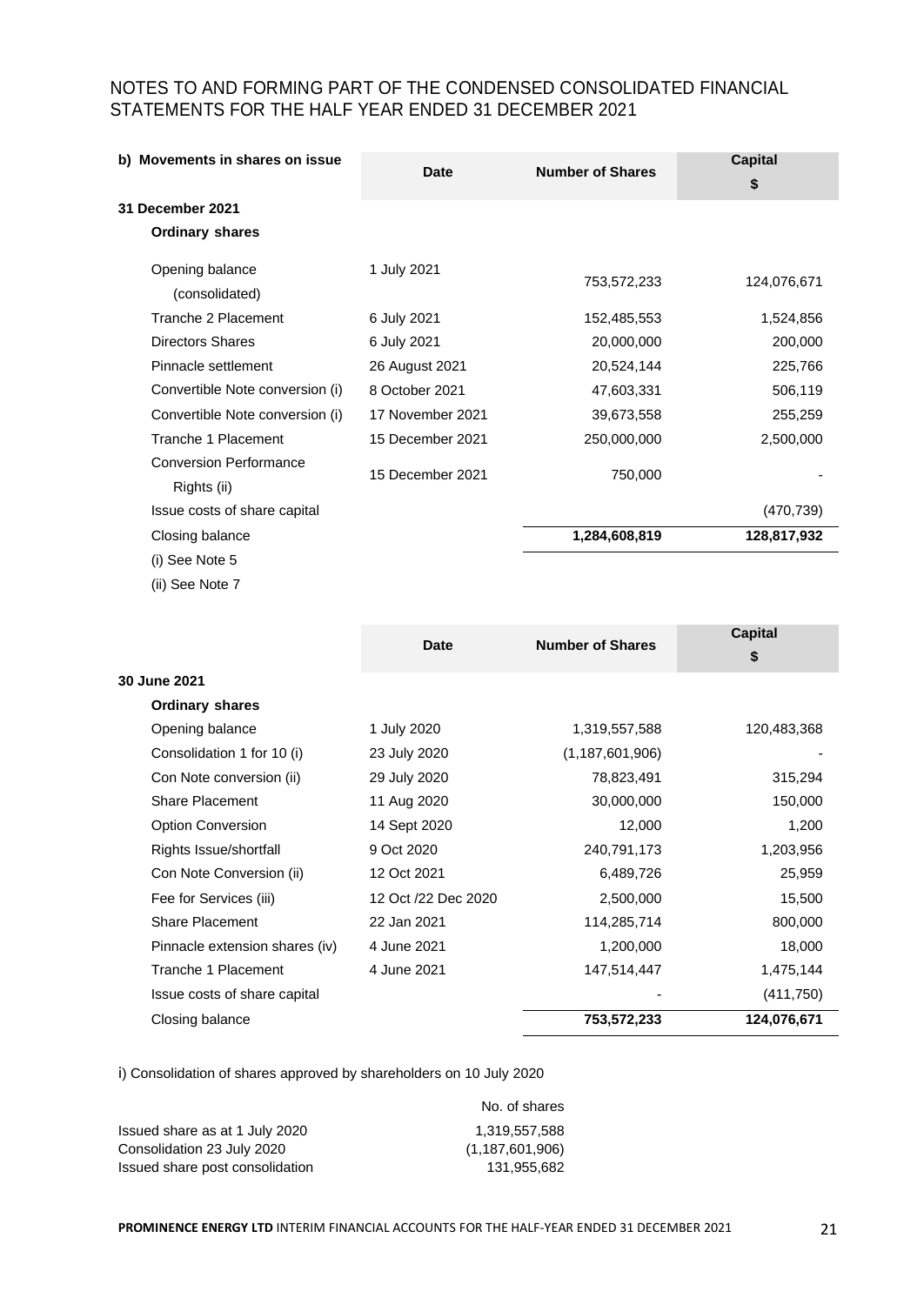(ii) Conversion of Con Note.

(iii) Issue of share in lieu of fees for service

(iv) issue of shares to Pinnacle Energy Pte Ltd in consideration of extension of MOU

## **7. Share-based Payments**

## **(a) Performance Rights old series**

The Company has on issue 2,250,000 performance rights (on a consolidated basis) to Mr. Alexander Parks on the following terms:

| Number of rights issued | : 2,250,000                   |
|-------------------------|-------------------------------|
| <b>Grant Date</b>       | : 30 November 2017            |
| Expiry/Exercise date    | : 30 November 2022            |
| Exercise price          | : Nil                         |
| Rights life             | $:5$ years                    |
| Value at grant date     | : \$0.03 (consolidated basis) |

One performance right can be converted into one ordinary share.

The total fair value of the performance rights was calculated to be \$67,750 at grant date (\$0.03 per right, on a consolidated basis) which is the spot share price at grant date. This share based expense will be apportioned over the estimated period to achieve the various milestones.

The performance rights will vest on achieving the following milestones in the Bowsprit Oil Project:

Tranche A – successful farming out of the first well Tranche C – achieving 60 days of commercial production within 75 days

The Company has assessed the probability of achieving these milestones by the exercise date and the date when they will be achieved as follows:

Tranche A – Achieved 750,000 Tranche B – Lapsed 750,000 Tranche C – Achievable 1,500,000

Tranche A milestone was achieved during the December 2021 half and as a result Mr Park was issued 750,000 PRM shares.

The Company has recognised share based payments of \$2,760 for Class A (now fully amortised) and \$5,519 for Class C:

Tranche A \$2,760 Tranche C \$5,519

#### **(b) Performance rights new series**

The Company has on issue a total of 18 million Performance rights granted to the Directors of the company, Mr Ian McCubbing, Mr Alexander Parks and Mr Troy Hayden and the Company Secretary Anna MacKintosh. Previous Director Patric Glovac was issued 3 million Performance Rights in the previous period, but these were cancelled on his resignation.

| <b>Recipient</b>                | <b>Position</b>                               | <b>Total Plan Performance Rights</b>                                                                                                                        |
|---------------------------------|-----------------------------------------------|-------------------------------------------------------------------------------------------------------------------------------------------------------------|
| lan McCubbing<br>(or Nominee)   | Chairman since<br>2017                        | 5 million Plan Performance Rights<br>comprising:<br>• 2.5 million Class A Plan<br>Performance Rights<br>• 2.5 million Class B Plan<br>Performance Rights    |
| Alexander Parks<br>(or Nominee) | <b>Managing Director</b><br><b>Since 2017</b> | 8 million Plan Performance Rights<br>comprising:<br>• 4 million Class A Plan<br>Performance Rights<br>• 4 million Class B Plan<br><b>Performance Rights</b> |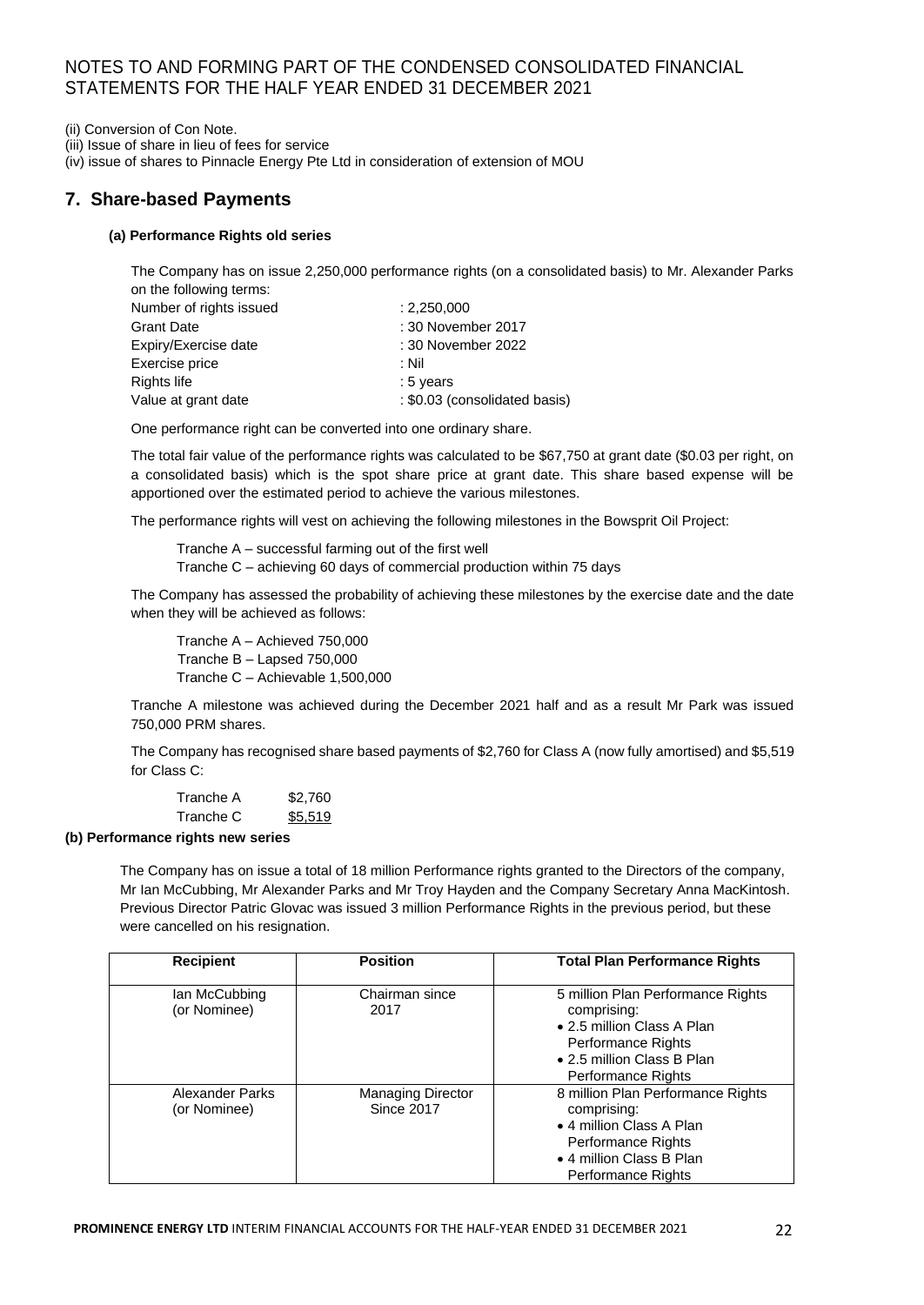| Troy Hayden<br>(or Nominee)     | Non-executive<br><b>Board Member</b><br>since July 2021 | 3 million Plan Performance Rights<br>comprising:<br>• 1.5 million Class A Plan<br>Performance Rights<br>• 1.5 million Class B Plan<br>Performance Rights |
|---------------------------------|---------------------------------------------------------|----------------------------------------------------------------------------------------------------------------------------------------------------------|
| Anna MacKintosh<br>(or nominee) | <b>Company Secretary</b><br>since October<br>2020       | 1 million Plan Performance Rights<br>comprising:<br>• 0.5 million Class A Plan<br>Performance Rights<br>• 0.5 million Class B Plan<br>Performance Rights |

The Plan Performance Rights were granted in two classes (Class A and Class B) with the vesting conditions and expiry dates set out in the table below. Each Plan Performance Right that vests will convert into one fully paid ordinary Share. Any of the Plan Performance Rights that have not vested three years after date of issue will lapse.

| Tranche | <b>Vesting Condition</b>                                        | <b>Expiry Date</b>         |
|---------|-----------------------------------------------------------------|----------------------------|
| Class A | 10-day VWAP of Shares is<br>equal to or greater than<br>\$0.025 | 3 years from date of grant |
| Class B | 10-day VWAP of Shares is<br>equal to or greater than<br>\$0.035 | 3 years from date of grant |

The Company at the time of issue, engaged an expert to determine a value for the Performance Rights using the *Barrier1* valuation model developed by Hoadley Trading & Investment Tools, which uses a trinomial lattice calculation. Inputs to determine the valuation are as follows:

| <b>Item</b>                | <b>Class A</b>                         | <b>Class B</b>                         |
|----------------------------|----------------------------------------|----------------------------------------|
| Valuation date             | 23/03/2021                             | 23/03/2021                             |
| Spot price                 | \$0.012                                | \$0.012                                |
| Exercise price             | Nil                                    | Nil                                    |
| <b>Barrier Price</b>       | \$0.025                                | \$0.035                                |
| Expiry date                | 23/03/2024 or<br>3 years from<br>grant | 23/03/2024 or 3<br>years from<br>grant |
| Expected future volatility | 100%                                   | 100%                                   |
| Risk free rate             | 0.08%                                  | 0.08%                                  |
| Dividend yield             | Nil                                    | Nil                                    |

The company has recognised share based payments of \$21,880 during the period: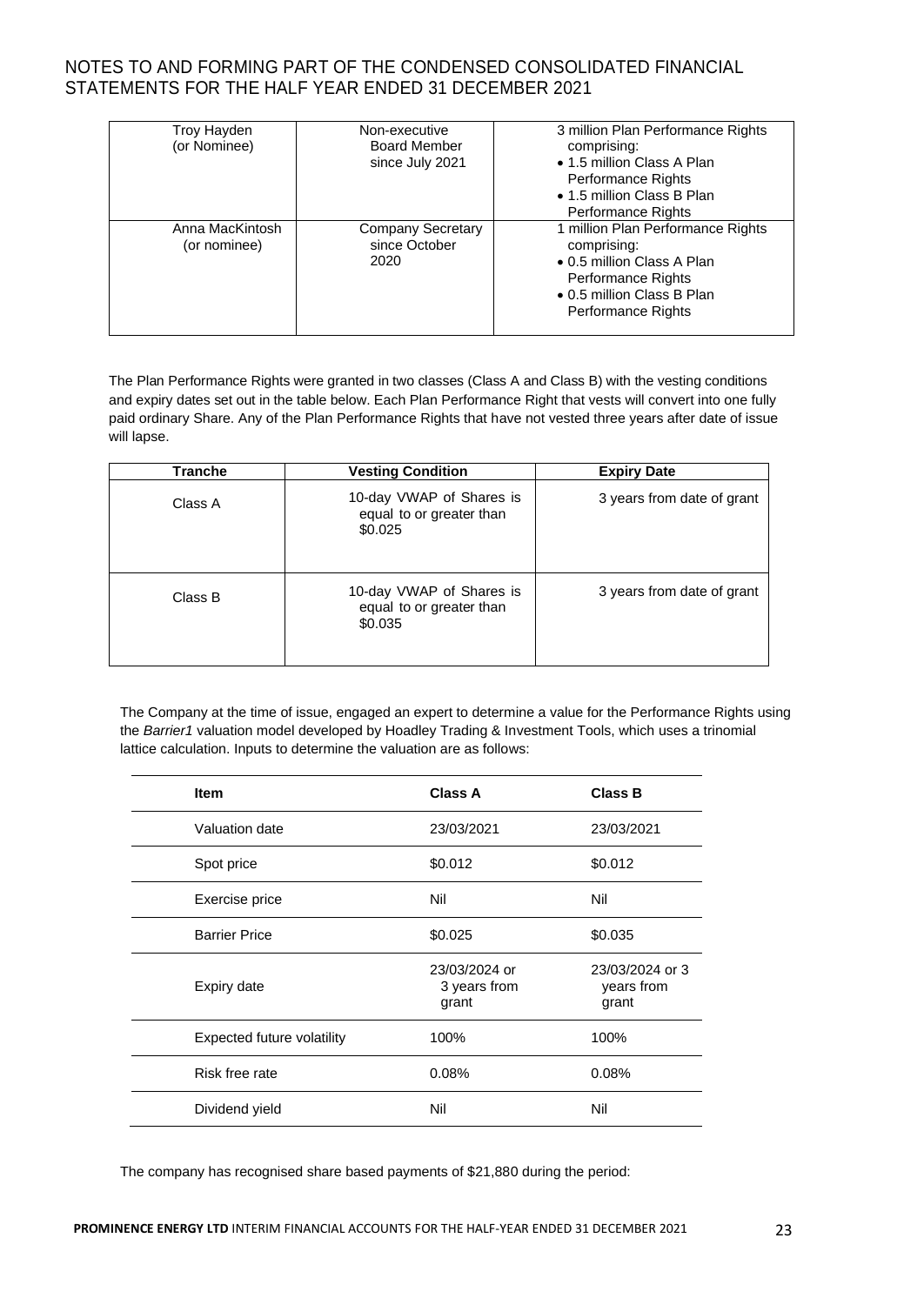| Class A | \$11,510 |
|---------|----------|
| Class B | \$10.370 |
| Total   | \$21,880 |

#### **(c) Issue of Options to Convertible Note Holders**

The Company granted 7.5 million listed options (PRMOB) to the Convertible Note participants during the December 2021 half. These were issued 1 September 2021 and valued at \$0.04 per option for a total of \$30,000 reflecting the closing price 31 August 2021.

## **8. Contingent Liabilities**

The Company has entered into the following royalty agreement with Pinnacle Energy Internation (USA) Inc: Pinnacle is entitled to a Royalty of 5% (five percent) of gross production revenue (net revenue received after Tariffs and direct sale costs as per the calculation of State Royalty) ("Royalty"). PRM is entitled to collect the first US\$12 million in gross revenue before any Royalty payment is made to Pinnacle. The 5% Royalty remains payable on the first US\$12million of revenue and is accrued and payable, only when the Leases produce at least US\$12 million in gross production revenue. Therefore, if the Leases do not produce \$12 million in gross revenue, no royalty is payable to Pinnacle.

Similarly the State Royalty of 21% of gross production revenue is a contingent liability however no liability if production is not achieved.

No liability has been recognised for these royalties as the commercial viability of the Bowsprit production has not yet been confimed and is dependent upon multiple factors including but not limited to restatement of reserves, funding requirements and permitting.

There are no other contingent liabilities or assets as at 31 December 2021.

## **9. Capital and Leasing Commitments**

There have been no changes to capital and leasing commitments since the last annual reporting date.

## **10. Related Parties Transactions**

During the period the following related party transaction occurred:

Other than share based payment transactions disclosed in Note 7a and b for Performance Rights granted to Directors, transactions with related parties are consistent with those disclosed in 30 June 2021 Annual Report.

#### **Convertible Notes**

Patric Glovac a previous Director via GTT Global Opportunities Pty Ltd loaned the Company \$100,000 via a convertible Note facility agreement. The agreement was settled in October 2021 via the issue of 9,530,057 at a deemed price of \$0.01063 for a total value of \$101,324. This included the interest component of \$1,324 which was repaid in shares.

## **11. Events Subsequent to Reporting Date**

The following events occurred subsequent to the end of the period:

A Shareholders Meeting was held 19 January 2022 and all resolutions were by passed via a poll. As a result, Tranche 1 Placement options where issued on 24 January 2022 (83,333,333 PRMOB). While shareholder approval was obtained for Tranche 2 shares and options, as well as the acquisition of the Sasanof prospect and the securities pertaining to the acquisition (including Broker securities), there remains the condition that Western Gas secures commitments for 100% of the funding to cover the costs of the Sasanof-1 well, to PRM's reasonable satisfaction. Western Gas recently advised the Company that it has secured commitments for 100% of the funding to cover the costs of the Sasanof-1 well. As such the Company is satisfied and will proceed to issue the tranche 2 securities, and finalise the settlement of the acquisition.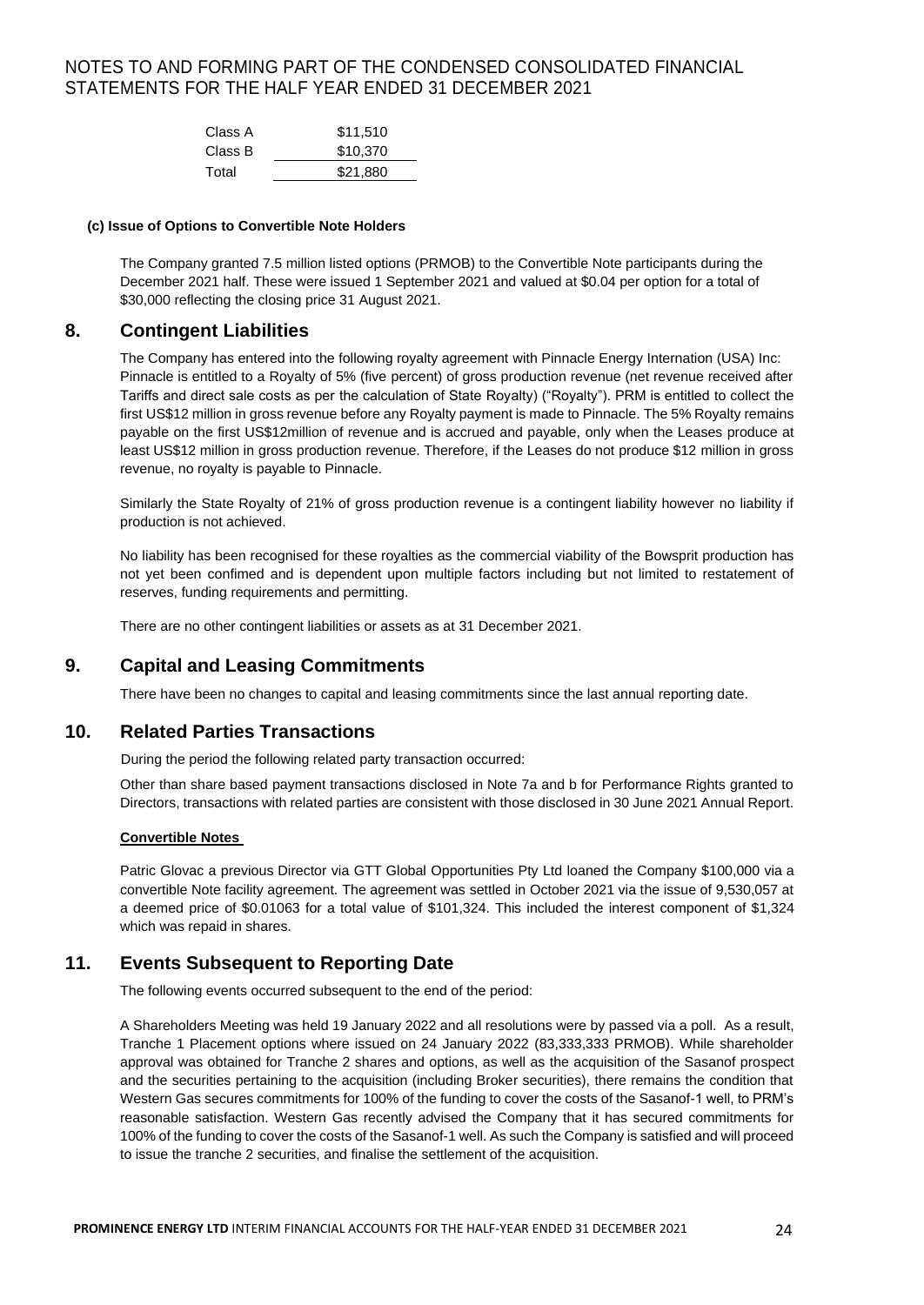The Company has extended SL 21754 on the Bowsprit project until March 2023 to allow for drilling of the horizontal side track of Bowsprit-1. SL 21787 will not be renewed as this area is outside the exploration focus.

## **12. Financial Instruments**

This note provides information about how the Group determines fair value of various financial assets and financial liabilities.

Fair value of financial assets and financial liabilities that are not measured at fair value on a recurring basis (but fair value disclosures are required).

All carrying values approximate their fair values.

The Group holds the following financial instruments:

|                                              | 31 December<br>2021 | 30 June<br>2021 |
|----------------------------------------------|---------------------|-----------------|
|                                              | \$                  | \$              |
| <b>Financial Assets</b>                      |                     |                 |
| Cash and cash equivalents                    | 2,722,427           | 2,671,488       |
| Other receivables                            |                     |                 |
|                                              | 2,722,427           | 2,671,488       |
| <b>Financial Liabilities</b>                 |                     |                 |
| Trade and other payables (at amortised cost) | 519,999             | 524,407         |
| <b>Borrowings</b>                            | 1,883               | 4,332           |
| <b>Provisions</b>                            | 63,617              | 53,460          |
| Unissued shares/options                      | 276,745             | 688,243         |
| <b>Total Payables</b>                        | 862,244             | 1,270,442       |

# **13. Other Income**

|                                            | 31 December<br>2021 | 31 December<br>2020 |
|--------------------------------------------|---------------------|---------------------|
|                                            | \$                  | \$                  |
| Other Income                               | -                   |                     |
| Job Keeper and ATO Cash boost stimulus     | -                   | 39,078              |
| Forgiveness Winform loan                   | -                   | 1,019,872           |
| Forgiveness of Directors fees and salaries | -                   | 192,984             |
|                                            | -                   | 1,251,934           |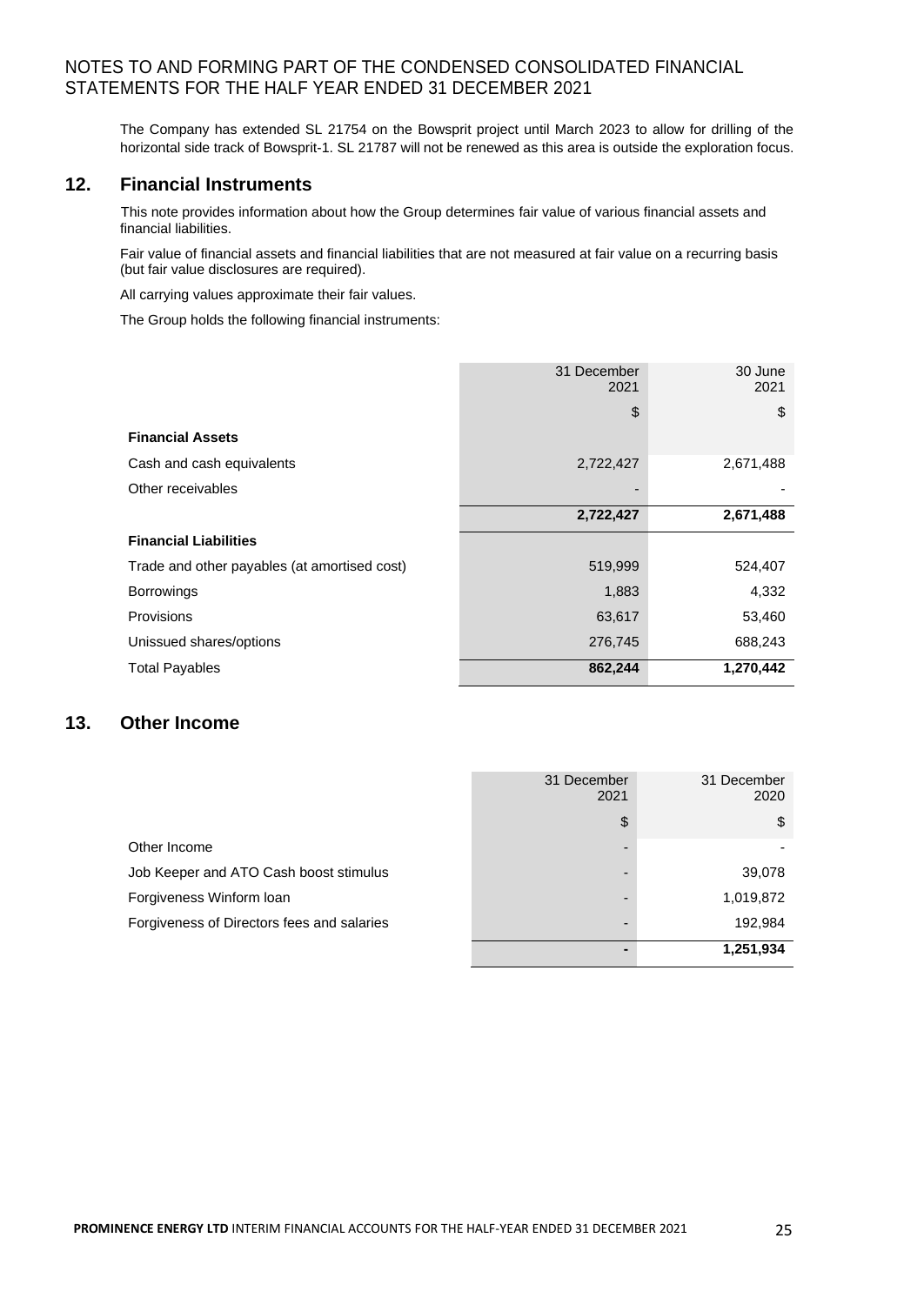

## **INDEPENDENT AUDITOR'S REVIEW REPORT**

To the members of Prominence Energy Ltd

## **Report on the Condensed Interim Financial Report**

### *Conclusion*

We have reviewed the accompanying interim financial report of Prominence Energy Ltd ("the company") which comprises the condensed consolidated statement of financial position as at 31 December 2021, the condensed consolidated statement of profit or loss and other comprehensive income, the condensed consolidated statement of changes in equity and the condensed consolidated statement of cash flows for the half-year ended on that date, notes comprising a summary of significant accounting policies and other explanatory information, and the directors' declaration, for the consolidated entity comprising the company and the entities it controlled at the half-year end or from time to time during the half-year.

Based on our review, which is not an audit, we have not become aware of any matter that makes us believe that the interim financial report of Prominence Energy Ltd does not comply with the *Corporations Act 2001* including:

- (a) giving a true and fair view of the consolidated entity's financial position as at 31 December 2021 and of its performance for the half-year ended on that date; and
- (b) complying with Accounting Standard AASB 134 *Interim Financial Reporting* and the *Corporations Regulations 2001*.

#### *Basis for conclusion*

We conducted our review in accordance with ASRE *2410 Review of a Financial Report Performed by the Independent Auditor of the Entity*. Our responsibilities are further described in the *Auditor's responsibilities for the review of the financial report* section of our report. We are independent of the company in accordance with the auditor independence requirements of the *Corporations Act 2001* and the ethical requirements of the Accounting Professional and Ethical Standards Board's APES 110 *Code of Ethics for Professional Accountants (including Independence Standards)* (the Code) that are relevant to our audit of the annual financial report in Australia. We have also fulfilled our other ethical responsibilities in accordance with the Code.

## *Responsibility of the directors for the financial report*

The directors of the company are responsible for the preparation of the interim financial report that gives a true and fair view in accordance with Australian Accounting Standards and the *Corporations Act 2001* and for such internal control as the directors determine is necessary to enable the preparation of the interim financial report that gives a true and fair view and is free from material misstatement, whether due to fraud or error.

### hlb.com.au

HLB Mann Judd (WA Partnership) ABN 22 193 232 714 Level 4, 130 Stirling Street, Perth WA 6000 / PO Box 8124 Perth BC WA 6849 **T:** +61 (0)8 9227 7500 **E:** mailbox@hlbwa.com.au Liability limited by a scheme approved under Professional Standards Legislation.

HLB Mann Judd (WA Partnership) is a member of HLB International, the global advisory and accounting network